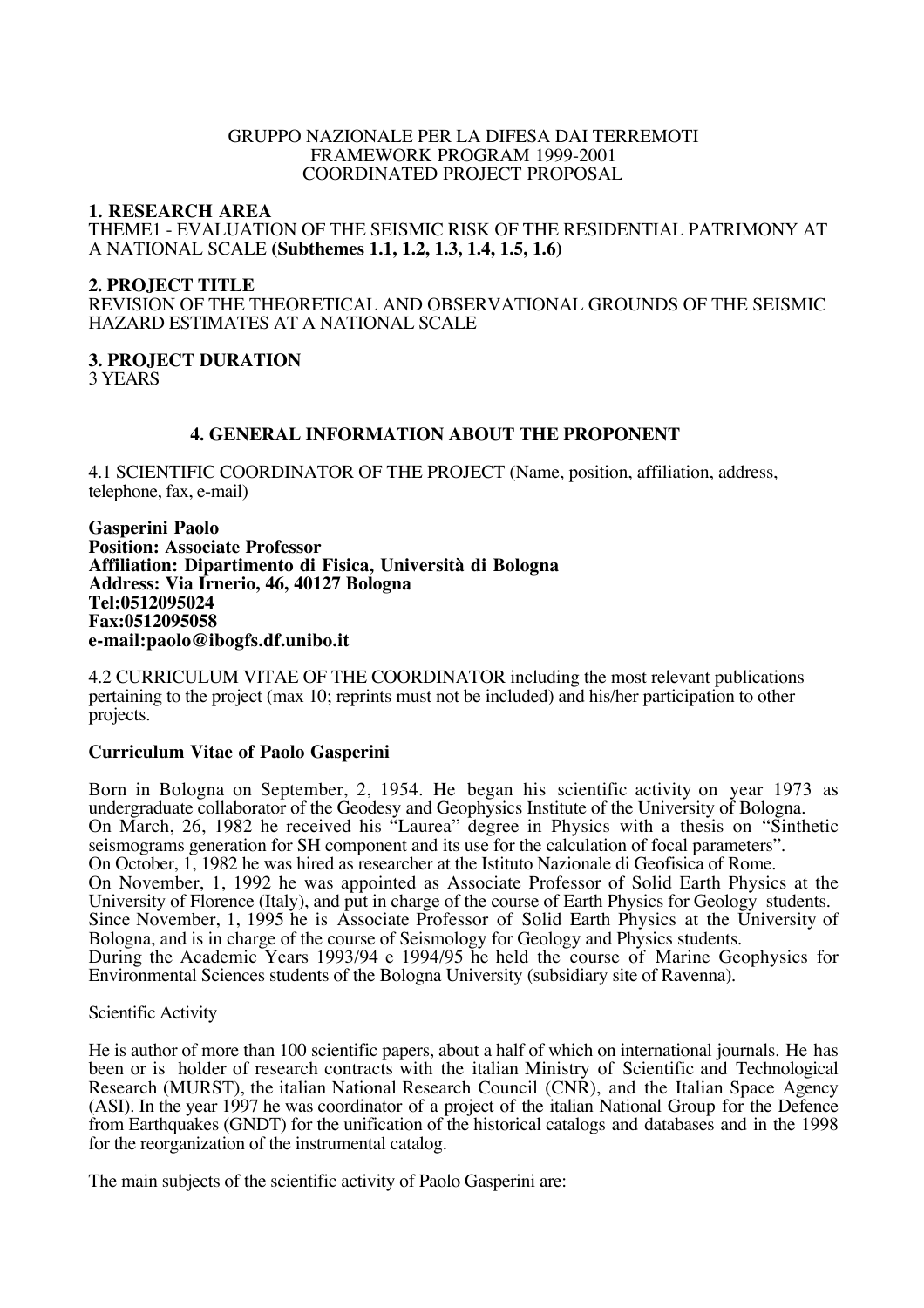Elaboration and interpretation of geodetic, topographic and photogrammetric observations. Statistical analysis of seismicity and seismic precursors. Statistical analysis and forecasting of volcanic eruptions. Rheology of the Earth mantle and post-glacial rebound. Numerical modeling of active tectonic processes. Quantitative analysis of macroseismic data.

### **Participation to other projects**

Italian Ministry of Scientific and Technological Research (Murst) year 1998 Italian National Research Council (GNDT) year 1998 Italian Space Agency year 1998

### **Most relevant publications pertaining to the project**

Boschi E., Morelli A. and Gasperini P., A network of multi-sensor stations for continuous monitoring of ground motion and deformation, Phys. Earth Plan. Int., 84, 289-298, 1994.

Mulargia F. and Gasperini P., Evaluation of the applicability of the time- and slip-predictable earthquake recurrence models to Italian seismicity, Geophys. J. Int., 120, 453-473, 1994.

E. Boschi, G. Ferrari, P. Gasperini, E. Guidoboni, G. Smriglio and G. Valensise, Catalogo dei forti terremoti in Italia dal 461 a.C. al 1980, I.N.G.-S.G.A, pp. 973, 1995.

CPTI Working Group (ING: E. Boschi, P. Gasperini, G. Valensise; GNDT: R. Camassi, V. Castelli, M. Stucchi, A. Rebez, G. Monachesi, M. S. Barbano, P. Albini; SGA: E. Guidoboni, G. Ferrari, D. Mariotti, A. Comastri; SSN: D. Molin), Catalogo Parametrico dei Terremoti Italiani, ING GNDT SGA SSN, Ed. Compositori, Bologna, pp. 92, 1999.

Ferrari G., Gasperini P. and Guidoboni E., Macroseismic intensity evaluation with the ``Fuzzy Sets Logic'', Annali di Geofisica, 38, 811-826, 1995.

Boschi E., Gasperini P. and Mulargia F., Forecasting where larger crustal earthquakes are likely to occur in Italy in the near future, Bull. Seism. Soc. Am., 85, 1475-1482, 1995.

E. Boschi, E. Guidoboni, G. Ferrari, G. Valensise e P. Gasperini, Catalogo dei forti terremoti in Italia dal 461 a.C. al 1990 (2), I.N.G.-S.G.A, pp. 644, 1997.

Cianetti S., Gasperini P., Boccaletti M. and Giunchi C., Reproducing the velocity and stress fields in the Aegean region, Geophys. Res. Lett., 24, 2087-2090, 1997.

Gasperini P., Bernardini F., Valensise G. and Boschi E., Defining seismogenic sources from historical felt reports, Bull. Seism Soc. Am., 89, 94-110, 1999.

Vannucci G., Gasperini P., Ferrari G. and Guidoboni E., Encoding and computer analysis of macroseismic effects, Phys. and Chem. of the Earth, 24, 505-510, 1999.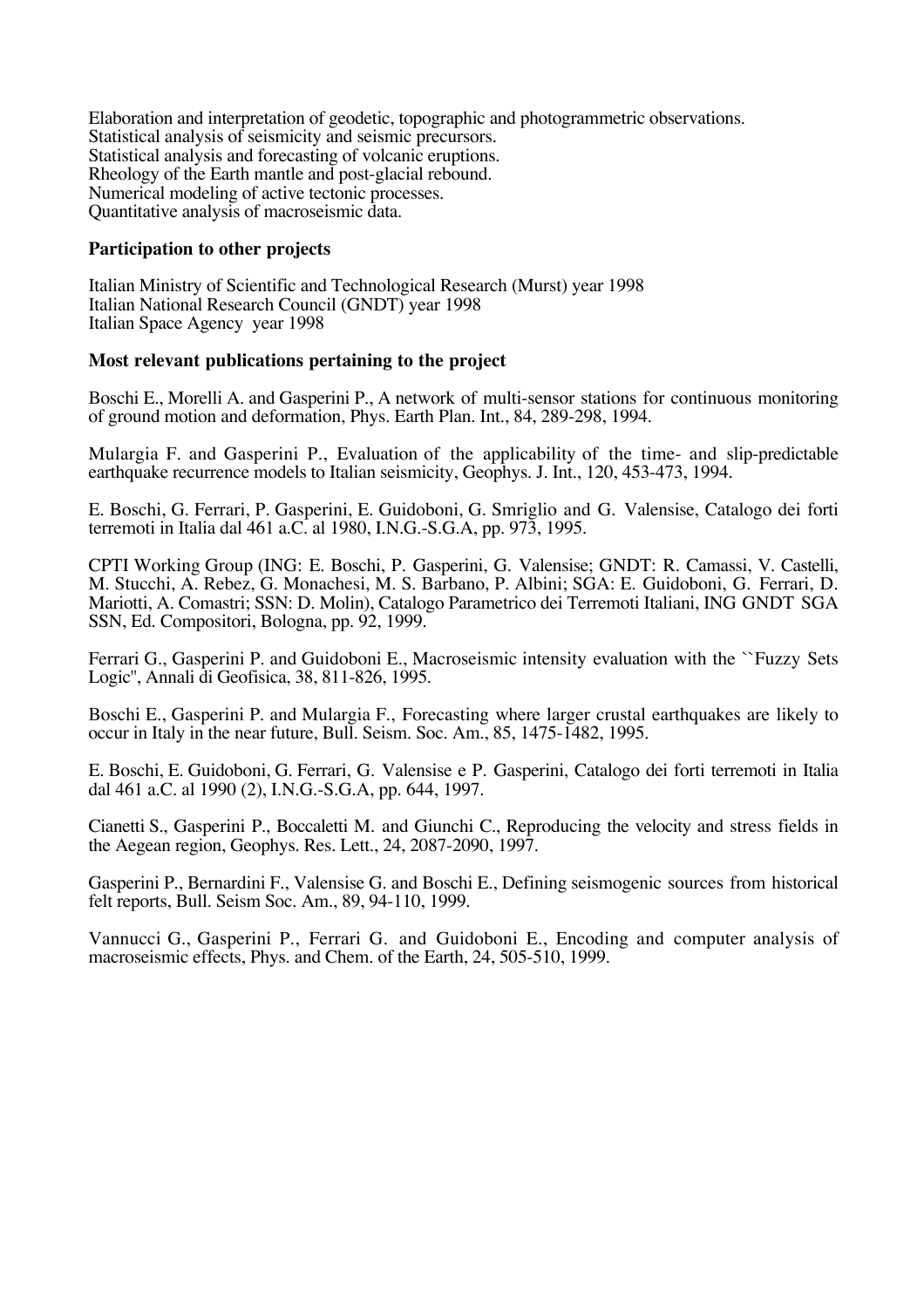4.3 LIST OF THE RESEARCH UNITS: Scientist Responsible, position, affiliation, total man/months dedicated to the Project by the personnel of each Research Unit.

**Research unit UNIBO1**

**Scientist Responsible: Baldi Paolo Position: Professore Ordinario Affiliation: Università di Bologna Total man months: 204**

**Research unit UNIBO2**

**Scientist Responsible: Bitelli Gabriele Position: Professore Associato Affiliation: Università di Bologna Total man months: 83**

**Research unit ING1**

**Scientist Responsible: Valensise Gianluca Position: Dirigente di Ricerca Affiliation: Istituto Nazionale di Geofisica Total man months: 110**

**Research unit ING2**

**Scientist Responsible: Riguzzi Federica Position: Ricercatore Affiliation: Istituto Nazionale di Geofisica Total man months: 87**

**Research unit SGA**

**Scientist Responsible: Emanuela Guidoboni Position: Ricercatore Affiliation: SGA Storia Geofisica Ambiente Total man months: 35**

**Research unit OGSM Scientist Responsible: Monachesi Giancarlo Position: Researcher Affiliation: Osservatorio Geofisico Sperimentale di Macerata Total man months: 69**

**The total man month amounts are inteded for the entire duration of the project (3 years)**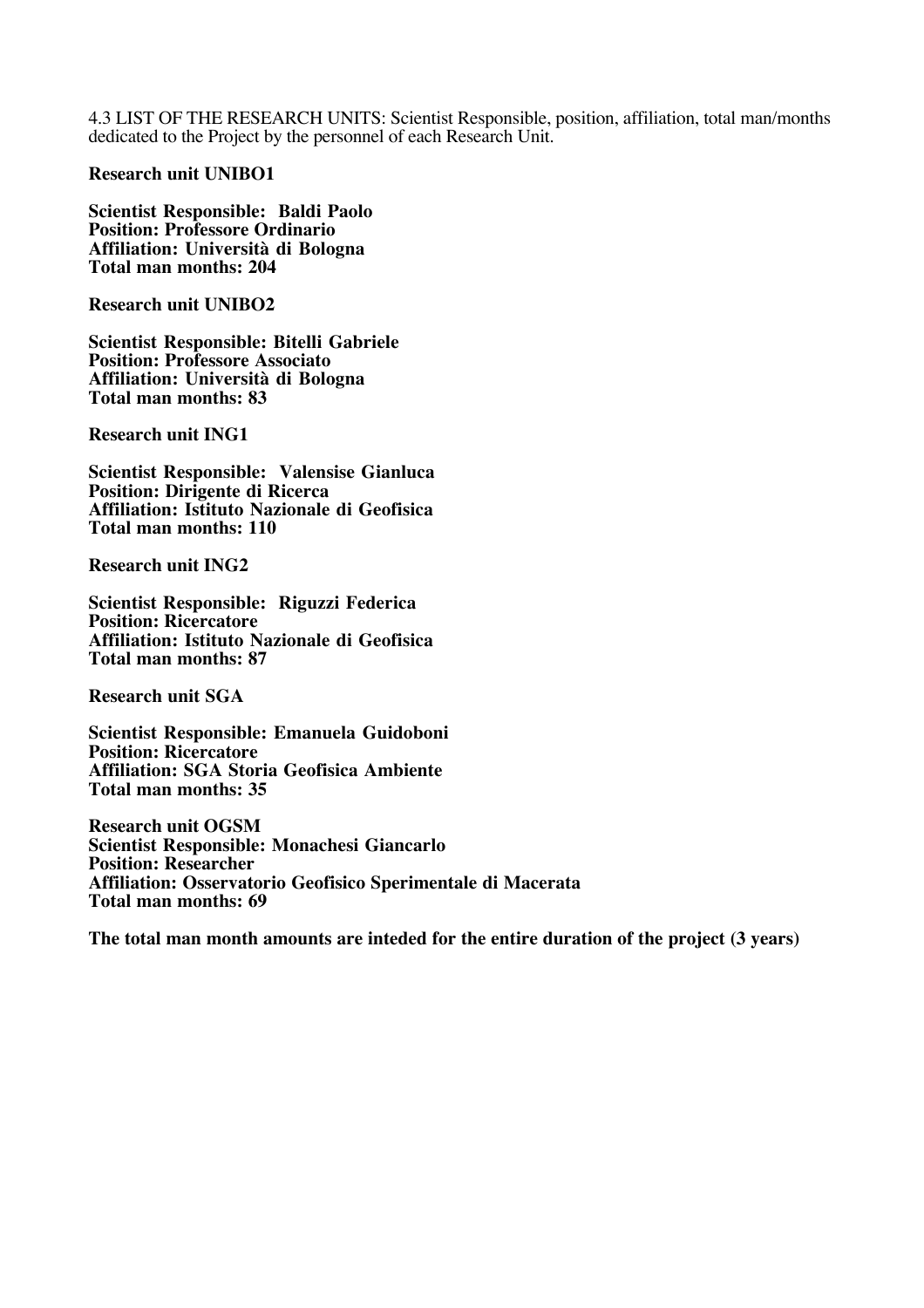4.4 INFORMATION ON INDIVIDUAL RESEARCH UNITS: Scientist Responsible, Institution, address, telephone, fax, e-mail, curriculum of the scientist responsible, name, position and affiliation of the participants, participation to other projects, man/months dedicated to the project, most relevant publications of the participants pertaining to the project (max 10 for each Research Unit; reprints must not be included).

### **Research unit UNIBO1**

**Scientific Responsible: Baldi Paolo Dipartimento di Fisica Università di Bologna Viale Berti Pichat 8 40127 Bologna**

#### **Tel:0512095011 Fax:0512095058 email:baldi@ibogfs.df.unibo.it**

#### **Curriculum of Prof. Paolo Baldi**

Paolo Baldi was born in Faenza (Italy) on July, 29, 1947. He received his degree in Physics at the University of Bologna; since 1987 he is Chair Professor of Geophysics.

The scientific career of Paolo Baldi has been focused on two main fields: Geodesy and Geophysics. In particular he is now involved in GPS measurements and data elaboration, analisys of crustal deformations in seismic areas, use of digital photogrammetry for monitoring at high spatial resolution the deformation processes of volcanic areas, gravimetric studies, tidal data analysis.

| <b>Name</b>                                                                        | <b>Position</b>            | <b>Affiliation</b> | <b>Man month</b>                           |
|------------------------------------------------------------------------------------|----------------------------|--------------------|--------------------------------------------|
| Achilli Vladimiro                                                                  | <b>Full Professor</b>      | Univ. Padova       | 3                                          |
| Bacchetti Massimo                                                                  | Technician                 | Univ. Bologna      | 3                                          |
| Baldi Paolo                                                                        | <b>Full Professor</b>      | Univ. Bologna      | 9                                          |
| Belardinelli Maria Elina Researcher                                                |                            | Univ. Bologna      | $\frac{2}{2}$                              |
| Bonafede Maurizio                                                                  | <b>Full Professor</b>      | Univ. Bologna      |                                            |
| Carletti Francesca                                                                 | Grant holder               | Univ. Bologna      | 27                                         |
| Casula Giuseppe                                                                    | Researcher                 | <b>ING</b>         | 12                                         |
| Castellaro Silvia                                                                  | <b>Phd Student</b>         | Univ. Bologna      | $\frac{3}{3}$                              |
| Ciccotti Matteo                                                                    | <b>Phd Student</b>         | Univ. Bologna      |                                            |
| Cianetti Spina                                                                     | <b>Phd Student</b>         | Univ. Parma        | 12                                         |
| Dragoni Michele                                                                    | <b>Full Professor</b>      | Univ. Bologna      | $\overline{2}$                             |
| Gasperini Paolo                                                                    | <b>Associate Professor</b> | Univ. Bologna      | 24                                         |
| Gonzato Guido                                                                      | <b>Phd Student</b>         | Univ. Bologna      | $\frac{3}{3}$                              |
| Guidi Cristiano                                                                    | Technician                 | Univ. Bologna      |                                            |
| Loddo Fabiana                                                                      | Grant holder               | <b>ING</b>         | 30                                         |
| Marzocchi Warner                                                                   | Associate Professor        | Oss. Vesuviano     |                                            |
| Menin Andrea                                                                       | Technician                 | Univ. Padova       | $\begin{array}{c} 3 \\ 2 \\ 3 \end{array}$ |
| Mora Paolo                                                                         | Technician                 | Univ. Bologna      |                                            |
| Mulargia Francesco                                                                 | <b>Full Professor</b>      | Univ. Bologna      | 6                                          |
| Pesci Arianna                                                                      | Grant holder               | <b>ING</b>         | 12                                         |
| Rebez Alessandro                                                                   | Researcher                 | <b>OGS</b>         |                                            |
| Renner Gianfranco                                                                  | Researcher                 | <b>OGS</b>         | $\frac{6}{3}$                              |
| Salemi Giuseppe                                                                    | Researcher                 | Univ. Udine        |                                            |
| Serpelloni Enrico                                                                  | Phd Student                | Univ. Bologna      | 12                                         |
| Targa Gabriele                                                                     | Researcher                 | Univ. Padova       | $\overline{2}$                             |
| Vannucci Gianfranco                                                                | Phd Student                | Univ. Camerino     | 12                                         |
| Vettore Antonio                                                                    | Associate Professor        | Univ. Padova       | $\overline{2}$                             |
| The man month amounts are inteded for the entire duration of the project (3 years) |                            |                    |                                            |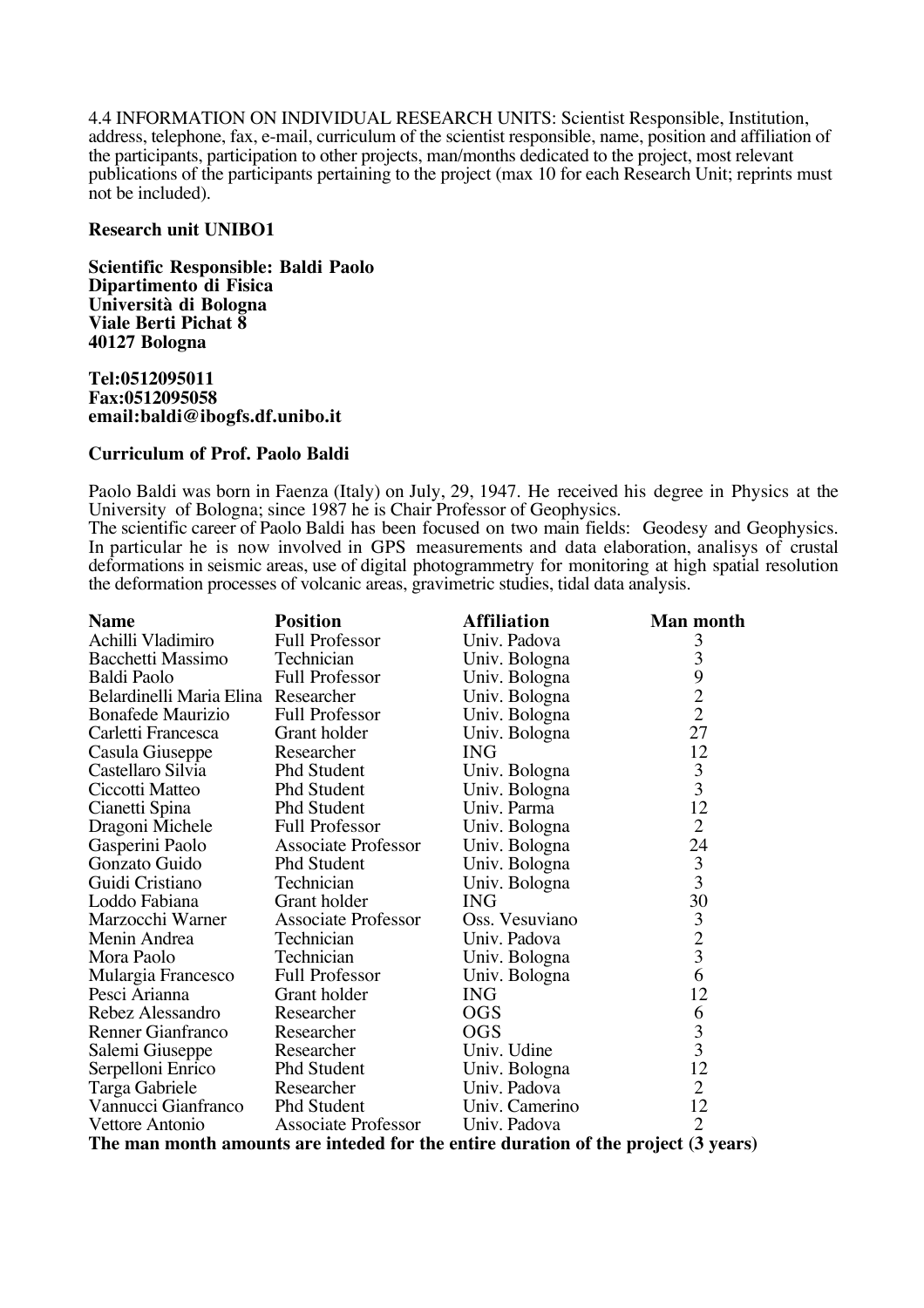Mulargia F., Achilli V., Broccio F., Baldi P., 1991. Is a destructive earthquake imminent in southeastern Sicily?. Tectonophysics, 188, 399-402.

Achilli V., Anzidei M., Baldi P., Marsella M.,Salemi G., 1993. The TYRGEONET Project. Proceedings of the Symposium on "Permanent Satellite Tracking Networks For Geodesy And Geodynamics", IAG Vienna Aug 16, 1991., Springer Verlag.

Mulargia F. and Gasperini P., Evaluation of the applicability of the time- and slip-predictable earthquake recurrence models to Italian seismicity, Geophys. J. Int., 120, 453-473, 1994.

Boschi E., Gasperini P. and Mulargia F., Forecasting where larger crustal earthquakes are likely to occur in Italy in the near future, Bull. Seism. Soc. Am., 85, 1475-1482, 1995.

Anzidei M., Baldi P., Bonini C., Casula G., Gandolfi S., Riguzzi F., 1997. GPS surveys across the Messina Straits (Southern Italy) and comparison with terrestrial geodetic data. Journal of Geodynamics, Vol.25, 2,85-97.

Anzidei M., Baldi P., Casula G., Galvani A., Kahlouche S., Pesci A., Riguzzi F., Saadi N., Touam S., Zanutta A. (1999) : First GPS measurements across the Central - Western Mediterranean area. Annali di Geofisica, Vol.42, 1, 115-121.

Ciccotti M., Negri N., Sasi L., Gonzato G. e Mulargia F., Elastic and fracture parameters of Etna, Stromboli and Vulcano lava rocks, in corso di stampa su J. Volc. Geoth. Res., 1999.

Gasperini P., Bernardini F., Valensise G. and Boschi E., Defining seismogenic sources from historical felt reports, Bull. Seism Soc. Am., 89, 94-110, 1999.

CPTI Working Group (ING: E. Boschi, P. Gasperini, G. Valensise; GNDT: R. Camassi, V. Castelli, M. Stucchi, A. Rebez, G. Monachesi, M. S. Barbano, P. Albini; SGA: E. Guidoboni, G. Ferrari, D. Mariotti, A. Comastri; SSN: D. Molin), Catalogo Parametrico dei Terremoti Italiani, ING GNDT SGA SSN, Ed. Compositori, Bologna, pp. 92, 1999.

Belardinelli M. E., Cocco M., Coutant F. and Cotton M., Redistribution of dynamic stress during coseismic ruptures: Evidence for fault interaction and earthquake triggering, J. Geophys. Res., 104, 14,925-14,945, 1999.

### **Scientist responsible of the Research Unit Director of the Institution**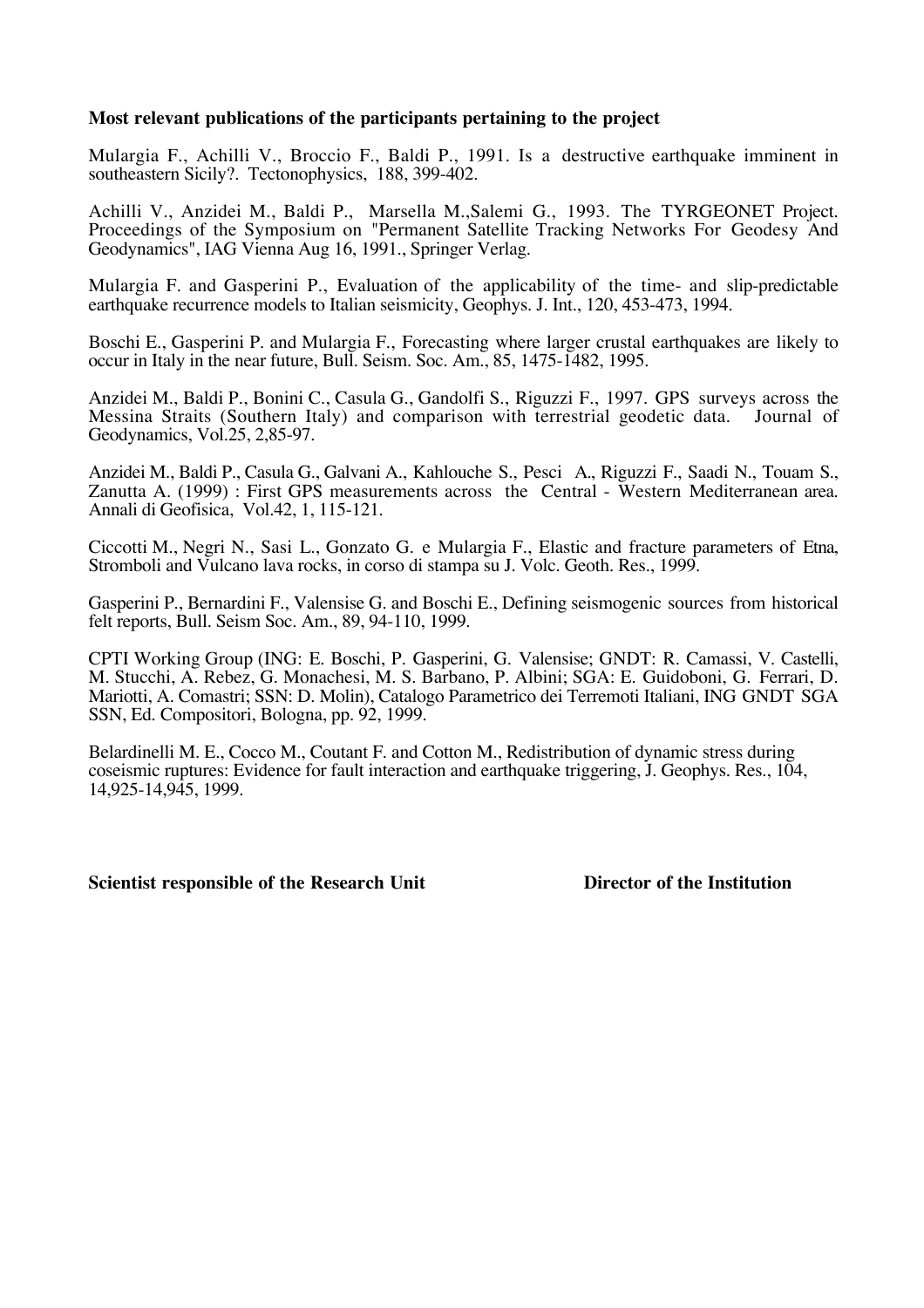#### **Research unit UNIBO2**

**Scientific Responsible: Bitelli Gabriele Dipartimento DISTART Università di Bologna Viale Risorgimento 2 40136 Bologna**

**Tel: 051-2093104 Fax: 051-6448073 email: gabriele.bitelli@mail.ing.unibo.it**

### **Curriculum Vitae of Gabriele Bitelli**

Born in Bologna, April 14, 1957, he got a degree in Electronics Engineering from Bologna University. Currently Associate Professor in Photogrammetry at Bologna University, DISTART Department, Engineering Faculty.

The research activity is related to several fields of Geomatica: GPS, topographic surveying, aerial and close-range photogrammetry surveying, Geographical Information Systems for environmental applications.

He developed and realized a large number of surveying activities, in particular GPS and leveling networks for deformation monitoring (e.g. subsidence in Emilia Romagna region or in Ravenna area). He is author or co-author of about 75 publications and presentations in national and international Symposia.

| <b>Name</b>                                                                        | <b>Position</b>            | <b>Affiliation</b>  | <b>Man month</b> |
|------------------------------------------------------------------------------------|----------------------------|---------------------|------------------|
| <b>Bitelli Gabriele</b>                                                            | <b>Associate Professor</b> | Univ. Bologna       |                  |
| Camassi Romano                                                                     | Researcher                 | Univ. Bologna(GNDT) | 12               |
| Ercolani Emanuela                                                                  | Grant holder               | Univ. Bologna(GNDT) | 27               |
| Gandolfi Stefano                                                                   | Grant holder               | <b>ING</b>          | 6                |
| Sarti Pierguido                                                                    | Phd student                | Univ. Bologna       | 6                |
| Unguendoli Marco                                                                   | <b>Full Professor</b>      | Univ. Bologna       | 8                |
| Vittuari Luca                                                                      | Technician                 | Univ. Bologna       |                  |
| Zanutta Antonio                                                                    | Phd student                | Univ. Bologna       | 6                |
| The man month amounts are inteded for the entire duration of the project (3 years) |                            |                     |                  |

#### **Participation to other projects**

GNDT PE98 Progetti 6.a.2 e 5.1.1 Progetto Finalizzato CNR Beni Culturali Progetto di ricerca MURST ex40% 1998 PNRA - Progetto Nazionale di Ricerche in Antartide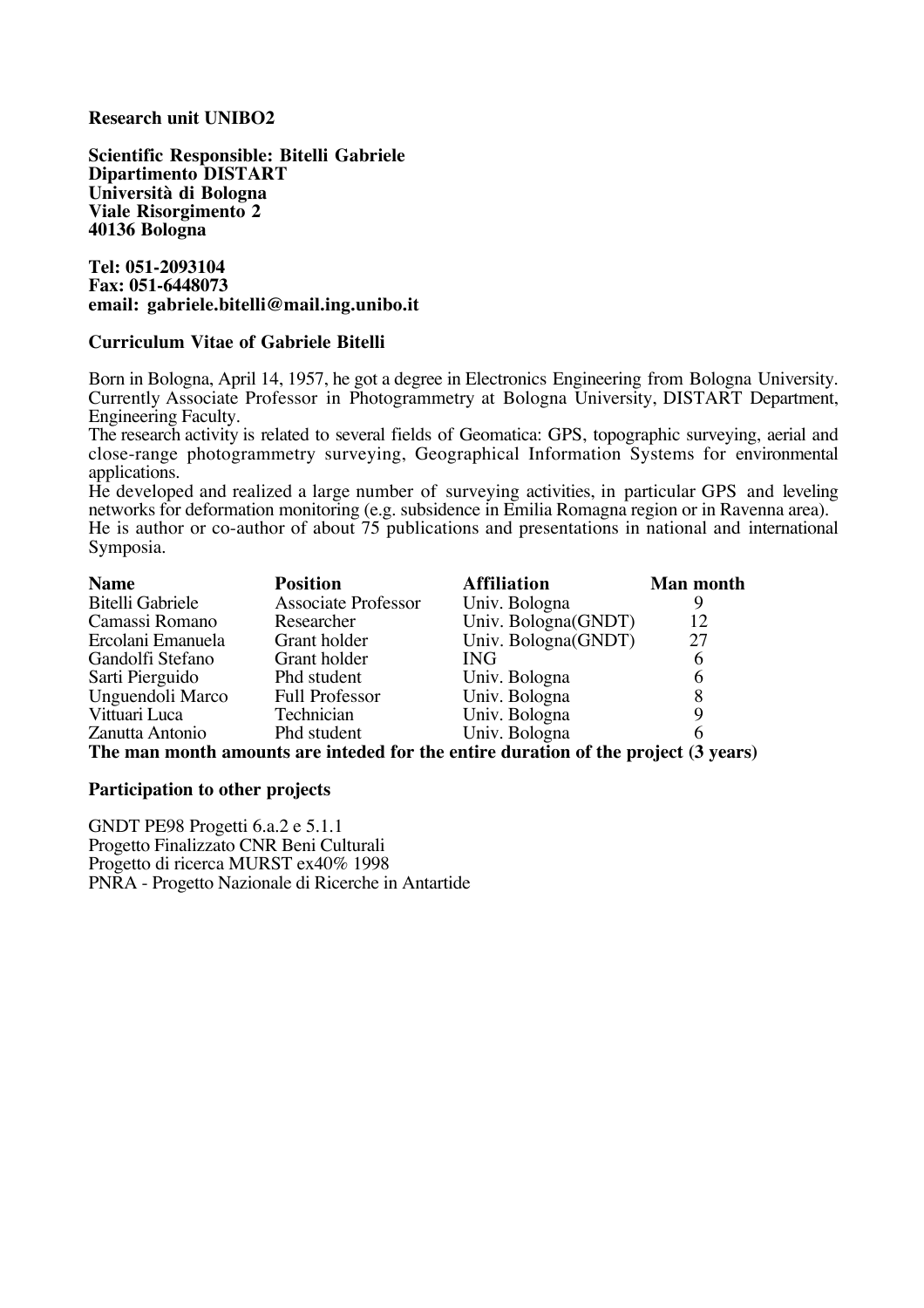Unguendoli M.: "A rational approach to the use of a large number of GPS receivers". Bulletin Geodesique, 64, 1990.

Bitelli G., A. Capra, D. Dominici, G. Folloni, F. Radicioni, M. Unguendoli, L. Vittuari: "GPS measurements for ground subsidence monitoring and geoid computation in the Ravenna area". Proceedings XX FIG Congress, Melbourne, pp. 30-39, 1994.

D. Dominici, F. Radicioni, A. Stoppini e M. Unguendoli: "Precision and Reliability versus surplus measurements in GPS networks", Bollettino di Geodesia e Scienze Affini, 4, 1995.

Bitelli G., Camassi R.: "GIS data management and analysis in historical seismology". Reports on Surveying and Geodesy, M. Unguendoli ed., Nautilus, Bologna, pp. 146-158, 1996.

Bitelli G., Bonsignore F., Unguendoli M.: "Progetto di una rete per il controllo della subsidenza nella Regione Emilia Romagna ". Atti 1a Conferenza Nazionale ASITA, pp. 117-130, Parma, 1997.

O. Al-Bayari, M. Unguendoli: "Experiences in GPS control networks computation". Proceedings 5th Bilateral Meeting Poland-Italy, Monselice, 1997.

Camassi R. e Stucchi M.: "NT4.1: un catalogo parametrico di terremoti di area italiana al di sopra della soglia del danno". Milano, 93 pp., 1997.

Bitelli G., Camassi R., Cova E.: "Virtual Reality and GIS applications for earthquake damage representation: the case of the Earthquakes of September and October 1997 in Umbria-Marche (Central Italy)". Proceedings International Conference on GIS for Earth Science Applications, Ljubljana, 1998.

Camassi R., Castelli V., Molin D., Monachesi G. e Stucchi M.: "Principali terremoti storici dell'area umbro-marchigiana maggiormente interessata dagli eventi sismici di settembre-ottobre 1997". Ingegneria Sismica, XV, 1, 45-48, 1998.

CPTI Working Group (ING: E. Boschi, P. Gasperini, G. Valensise; GNDT: R. Camassi, V. Castelli, M. Stucchi, A. Rebez, G. Monachesi, M. S. Barbano, P. Albini; SGA: E. Guidoboni, G. Ferrari, D. Mariotti, A. Comastri; SSN: D. Molin), Catalogo Parametrico dei Terremoti Italiani, ING GNDT SGA SSN, Ed. Compositori, Bologna, pp. 92, 1999.

**Scientist responsible of the Research Unit Director of the Institution**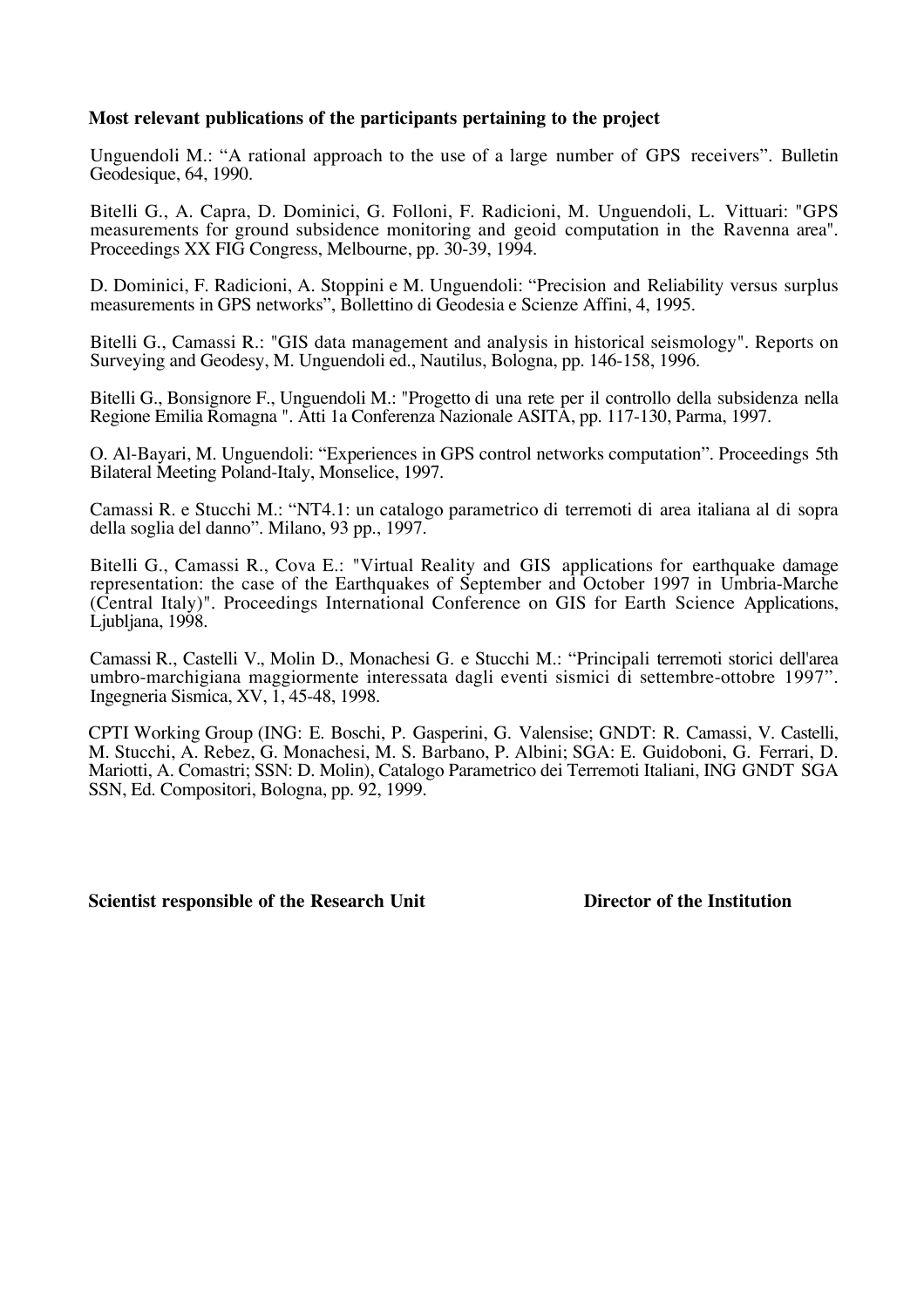**Research unit ING2**

**Scientific Responsible: Valensise Gianluca Istituto Nazionale di Geofisica Via di Vigna Murata, 605 00161 Roma**

**Tel: 0651860485 Fax: 065041181 email:valensise@ingrm.it**

#### **Curriculum of Dr. Gianluca Valensise**

Gianluca Valensise was born in Rome on 27 December 1958. First degree in Geological Sciences at University of Rome, La Sapienza (7.20.1982). Doctorate in Earth Sciences/Geophisics at University of Rome, La Sapienza (9.1.1987). Presently "Dirigente di Ricerca" (Senior Scientist) and member of the Board of Directors at Istituto Nazionale di Geofisica of Rome, branch of Seismology and Physics of the Earth Interior.

His research activity deals essentially with the investigation of large seismogenic sources using historical and geological information. Since 1996 has been in charge of coordinating ING research efforts in historical seismology. Co-author of the Catalogo dei Forti Terremoti in Italia and of the Catalogo Parametrico dei Terremoti Italiani. He is in charge of an ING project aimed at the creation of a "*Database of potential sources for earthquakes larger than magnitude 5.5 in Italy*", the first version of which will be published in the year 2000. Since February 1997 he has been in charge of coordinating the section "Active Tectonics and Paleoseismicity" of the ING. Coauthor of the National Seismic Risk Maps of Italy commissioned by the Department for Civil Defence in 1996. Has been a member of the "Group of Experts for the Compilation of the National Seismic Codes" installed by the Department for Civil Defence in 1997. Finally, he coordinates the ING participation in an EC project named "Faust" and devoted (1) to the compilation of a homogeneous database of European seismogenic sources, and (2) to the assessment of the impact of innovative strategies for the estimation of seismic hazard.

| <b>Name</b>                                                                        | <b>Position</b>          | <b>Affiliation</b>        | <b>Man month</b> |
|------------------------------------------------------------------------------------|--------------------------|---------------------------|------------------|
| Basili Roberto                                                                     | Grant holder             | <b>ING</b>                | 18               |
| Bordoni Paola                                                                      | Grant holder             | <b>ING</b>                | 18               |
| <b>Burrato Pierfrancesco</b>                                                       | Researcher               | <b>ING</b>                | 6                |
| Casale Paolo                                                                       | Technician               | <b>ING</b>                | 6                |
| D'Addezio Giuliana                                                                 | Researcher               | <b>ING</b>                | 6                |
| Di Stefano Giuseppe                                                                | Researcher               | <b>ING</b>                | 3                |
| Di Giovambattista Rita                                                             | Researcher               | <b>ING</b>                | 3                |
| Ekström Goran                                                                      | Full-Professor           | <b>Harvard University</b> | $\overline{c}$   |
| Giunchi Carlo                                                                      | Researcher               | <b>ING</b>                | $\overline{3}$   |
| Mazza Salvatore                                                                    | <b>First Researcher</b>  | <b>ING</b>                | $\overline{3}$   |
| Mele Giuliana                                                                      | Researcher               | <b>ING</b>                | 6                |
| Morelli Andrea                                                                     | <b>Research Director</b> | <b>ING</b>                | 6                |
| Pondrelli Silvia                                                                   | Researcher               | <b>ING</b>                | 6                |
| Piromallo Claudia                                                                  | Researcher               | <b>ING</b>                | 6                |
| Romeo Giovanni                                                                     | <b>Research Director</b> | <b>ING</b>                | 3                |
| Taccetti Quintilio                                                                 | Research Director        | <b>ING</b>                | $\overline{3}$   |
| Valensise Gianluca Research Director                                               |                          | <b>ING</b>                | 12               |
| The man month amounts are inteded for the entire duration of the project (3 years) |                          |                           |                  |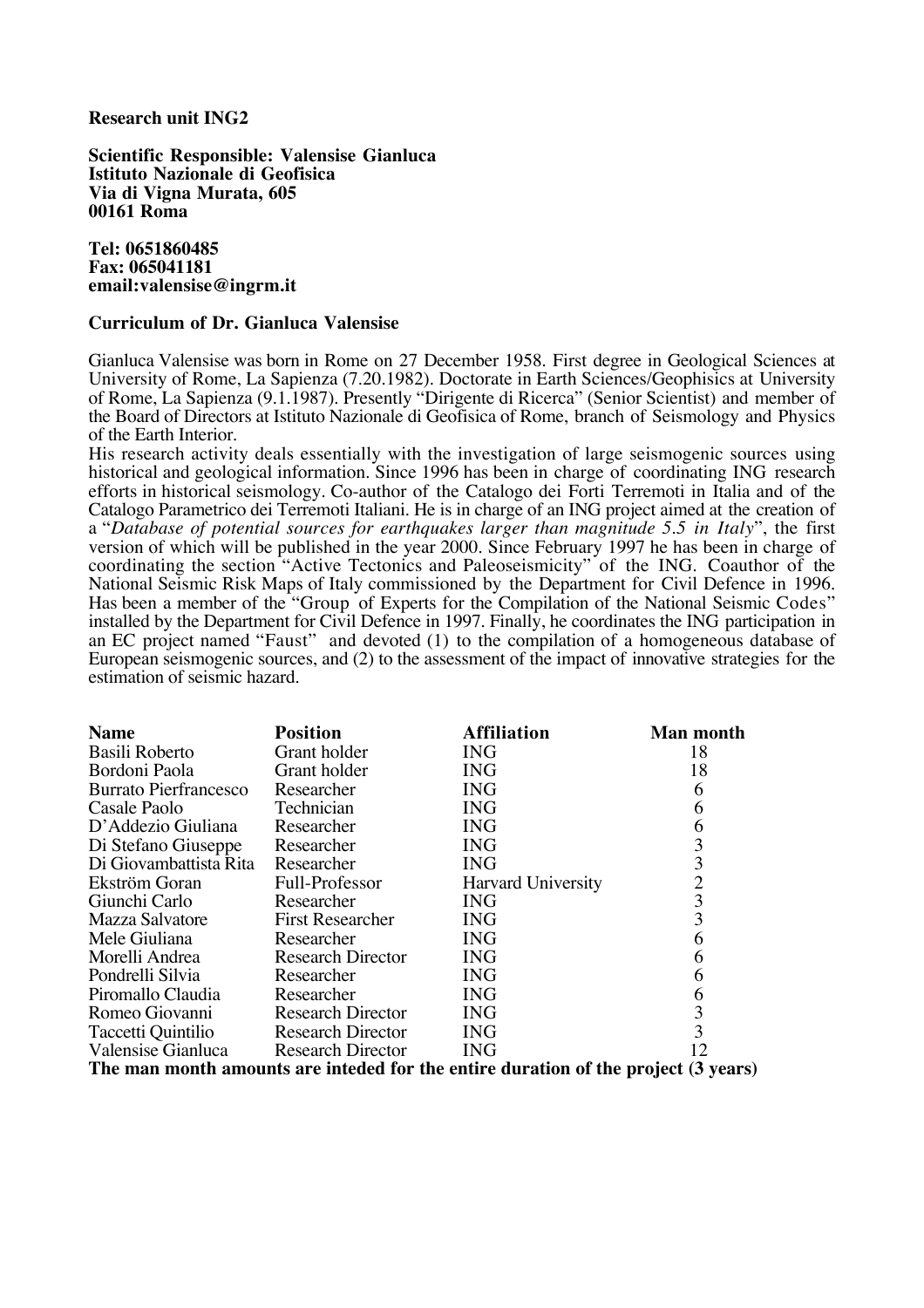Basili, R., V. Bosi, F. Galadini, P. Galli, M. Meghraoui, P. Messina, M. Moro, and A. Sposato. The Colfiorito earthquake sequence of September-October 1997: surface breaks and seismotectonic implications for the central Apennines (Italy). J. Earthquake Eng., 2, 291-302, 1998

CPTI Working Group (ING: E. Boschi, P. Gasperini, G. Valensise; GNDT: R. Camassi, V. Castelli, M. Stucchi, A. Rebez, G. Monachesi, M. S. Barbano, P. Albini; SGA: E. Guidoboni, G. Ferrari, D. Mariotti, A. Comastri; SSN: D. Molin), Catalogo Parametrico dei Terremoti Italiani, ING GNDT SGA SSN, Ed. Compositori, Bologna, pp. 92, 1999.

Di Giovambattista, R., e Yu. S. Tyupkin. The fine structure of the dynamics of seismicity before m $\equiv$ 4.5 earthquakes in the area of Reggio Emilia (Northern Italy). Annali di Geofisica, 42, 1999.

Ekström, G., A. Morelli, E. Boschi e A. M. Dziewonski. Moment tensor analysis of the central Italy earthquake sequence of September-October 1997. Geophys. Res. Lett. Vol. 25 , No. 11 , 1971-1974, 1998.

Gasperini, P., F. Bernardini, G. Valensise e E. Boschi (1999). Defining seismogenic sources from historical earthquake felt reports, Bull. Seism. Soc. Am., 89, 94-110.

Gruppo di Lavoro Riclassificazione Sismica del territorio nazionale (UniRM1: C. Gavarini, P. Pinto, L. Decanini; SSN: G. Di Pasquale, A. Pugliese, R. Romeo, F. Sabetta, F. Bramerini; UniPz: M. Dolce; PoliMi: V. Petrini, A. Castellani; ANPA: T. Sanò; OGS: D. Slejko; ING: G. Valensise. Proposta di riclassificazione sismica del territorio nazionale. Ingegneria Sismica, 1, 5-14, 1999.

Pantosti, D., D. P. Schwartz e G. Valensise (1993). Paleoseismology along the 1980 Irpinia earthquake fault and implications for earthquake recurrence in the southern Apennines, J. Geophys. Res., 98, 6561-6577.

Peruzza, L., D. Pantosti, D. Slejko e G. Valensise. Testing a new hybrid approach to seismic hazard assessment: an application to the Calabrian Arc (southern Italy). Natural Hazards, 14, 113-126, 1997.

Piromallo, C., and A. Morelli. Imaging the Mediterranean upper mantle by P-wave travel time tomography. Annali di Geofisica, XL, 963-979, 1997.

Piromallo, C., and A. Morelli. P-wave propagation heterogeneity and earthquake location in the Mediterranean region. Geophys. J. Int., 135, 232-254, 1998.

**Scientist responsible of the Research Unit Director of the Institution**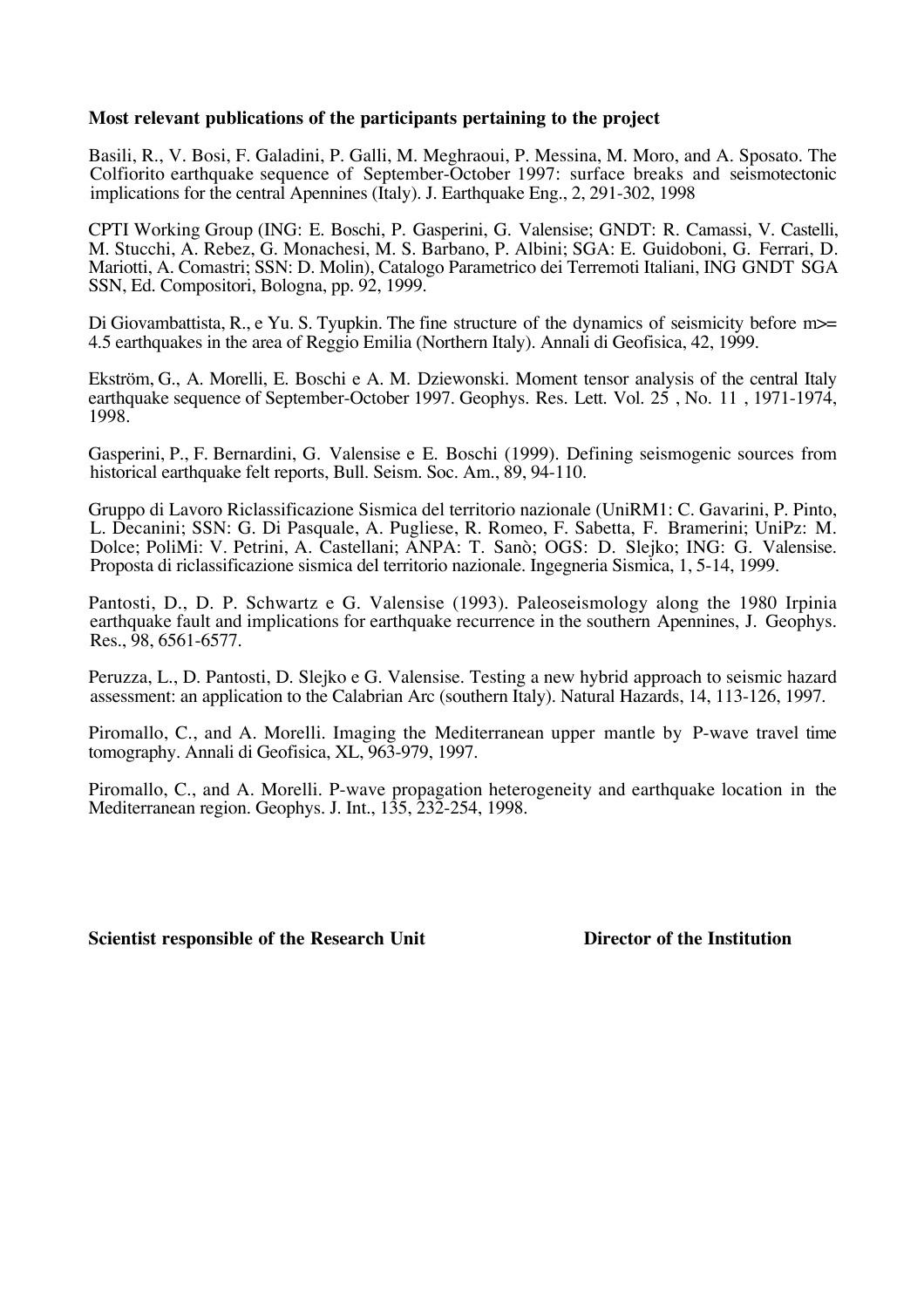**Research unit ING2**

**Scientific Responsible: Riguzzi Federica Istituto Nazionale di Geofisica Via di Vigna Murata, 605 00161 Roma**

**Tel: 0651860266 Fax: 065041303 email:riguzzi@ing750.ingrm.it**

## **Curriculum of Dr. Federica Riguzzi**

Federica Riguzzi was born in Rome (Italy) on June 12, 1958. She received her degree in Physics at the University La Sapienza of Rome. Since 1987 she is researcher at Istituto Nazionale di Geofisica of Rome.

The scientific activity of Federica Riguzzi is twofold, both in Geophysics and in Geodesy. In particular she cooperated with many Italian and foreign Institutions and Agencies to develop and analyze GPS networks devoted to geodynamical and geodetic researches. At present she is involved in GPS measurements and analysis, displacement field and strain tensor estimation in tectonically active areas. Since 1997 she is a member of the Scientific Council of the International Geoid Service (IAG).

| <b>Name</b>         | <b>Position</b>         | <b>Affiliation</b>                                                                 | <b>Man month</b> |
|---------------------|-------------------------|------------------------------------------------------------------------------------|------------------|
| Anzidei Marco       | <b>First Researcher</b> | <b>ING</b>                                                                         | 9                |
| Borgstrom Sven      | Technician              | Oss. Vesuviano                                                                     | 6                |
| Del Mese Sergio     | Technician              | <b>ING</b>                                                                         | 6                |
| Del Gaudio Carlo    | Researcher              | Oss. Vesuviano                                                                     | 6                |
| De Martino Prospero | Technician              | Oss. Vesuviano                                                                     | 6                |
| Galvani Alessandro  | Grant holder            | <b>ING</b>                                                                         | 9                |
| Massucci Angelo     | Technician              | <b>ING</b>                                                                         | 6                |
| Ricciardi Giovanni  | Researcher              | Oss. Vesuviano                                                                     | 6                |
| Ricco Ciro          | Researcher              | Oss. Vesuviano                                                                     | 6                |
| Riguzzi Federica    | Researcher              | <b>ING</b>                                                                         | 6                |
| Sepe Enzo           | Technician              | Oss. Vesuviano                                                                     | 6                |
| Tertulliani Andrea  | Researcher              | <b>ING</b>                                                                         | 9                |
| Vecchi Maurizio     | Technician              | <b>ING</b>                                                                         | 6                |
|                     |                         | The man month amounts are inteded for the entire duration of the project (3 years) |                  |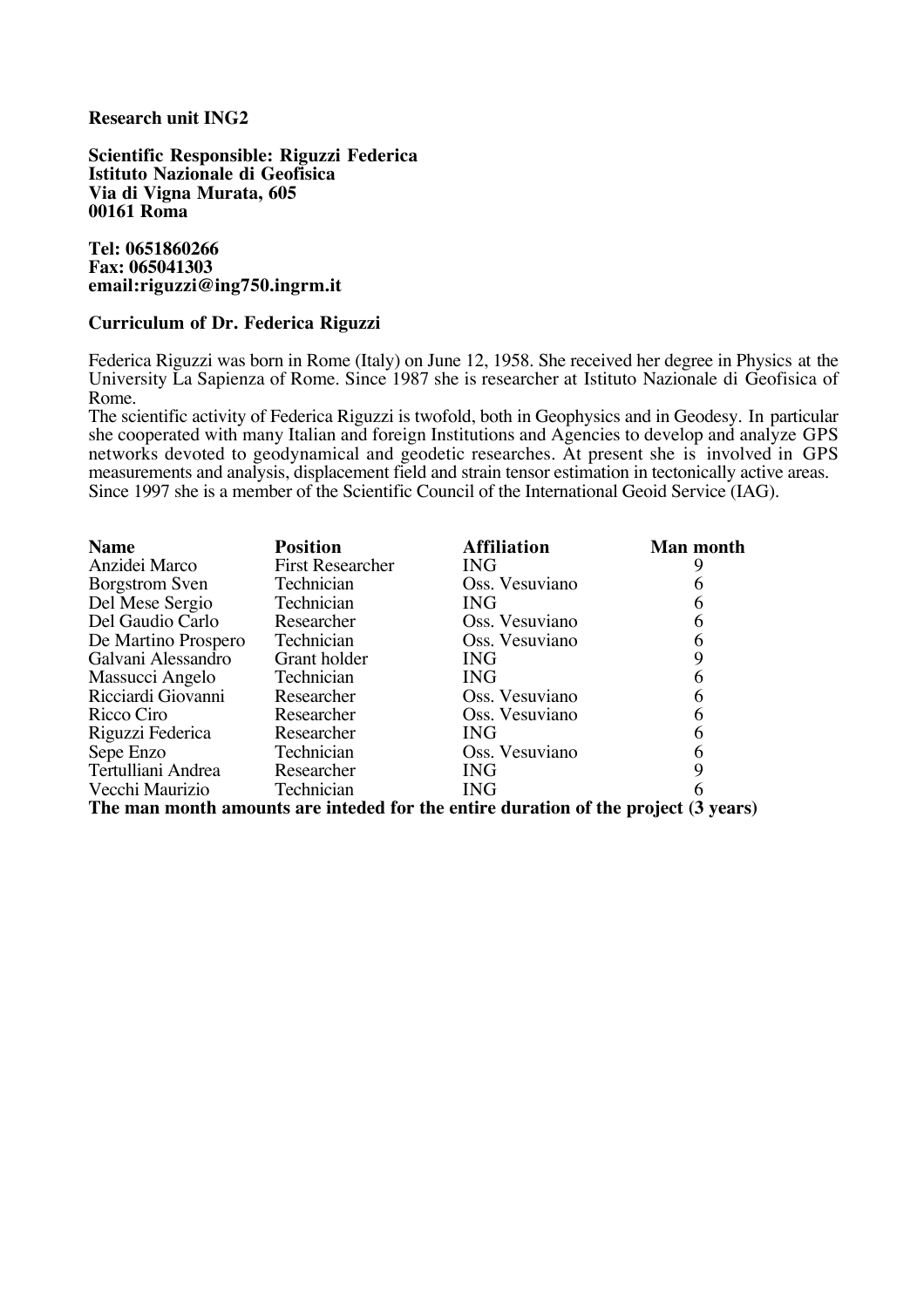Anzidei M., P. Baldi, G. Casula, M. Crespi, F. Riguzzi (1996). Repeated GPS Surveys across the Ionian sea: evidence of crustal deformations, Geophys. J. Int., 127, pp. 257-267.

Anzidei M., P. Baldi, G. Casula, S. Pondrelli, F. Riguzzi, A. Zanutta (1997). Geodetic and seismological investigation in the Ionian area, Annali di Geofisica, XL, 5, pp. 1007-1017B.

Anzidei M., P. Baldi, G. Casula, A. Galvani, F. Riguzzi, A. Zanutta (1998). Evidence of active crustal deformation of the Colli Albani volcanic area (central Italy) by GPS surveys, J. of Volc. and Geoth. Research, 80, 1-2, pp. 55-65.

Betti B., L. Biagi, M. Crespi and F. Riguzzi (1999). GPS sensitivity analysis applied to non permanant GPS control networks. Journal of Geodesy, 73, 158-167.

Crespi M., F. Riguzzi (1998). Software Package Available for Analyzing GPS Deformation Part II, EOS Electronic Supplement, June 3, http://www.agu.org/eos\_elec/98059e.html.

De Rubeis V., C. Gasparini, A. Maramai, M. Murru, A. Tertulliani (1992). The uncertainty and ambiguity of isoseismal maps, Earthquake Engineering and Structural Dynamics, 21, 509-523.

Hunstad I., M. Anzidei, M. Cocco, P. Baldi, A. Galvani, A. Pesci(1999). Modelling coseismic displacements during the 1997 Umbria - Marche earthquake (Central Italy), Geophysical Journal International, ( in corso di stampa).

Riguzzi F., A. Zanutta (1998). Displacement field for the Italian area from GPS permanent stations. Annali di Geofisica, vol. 41, 2, pp. 233-240.

Stramondo S., M. Tesauro, P. Briole, E. Sansosti, S. Salvi, R. Lanari, M. Anzidei, P. Baldi, G. Fornaro, A. Avallone, M.F. Buongiorno, G. Franceschetti, E. Boschi (1999). The September 26,1997 Central Italy earthquakes: coseismic surface displacement detected by SAR interferometry and GPS, and fault modeling. Geophysical Research Letters, 26, 883-886.

Tertulliani A. (1999). Site effects as inferred from damage severity observation. Geophysical Research Letters, 26, 1989-1992.

**Scientist responsible of the Research Unit Director of the Institution**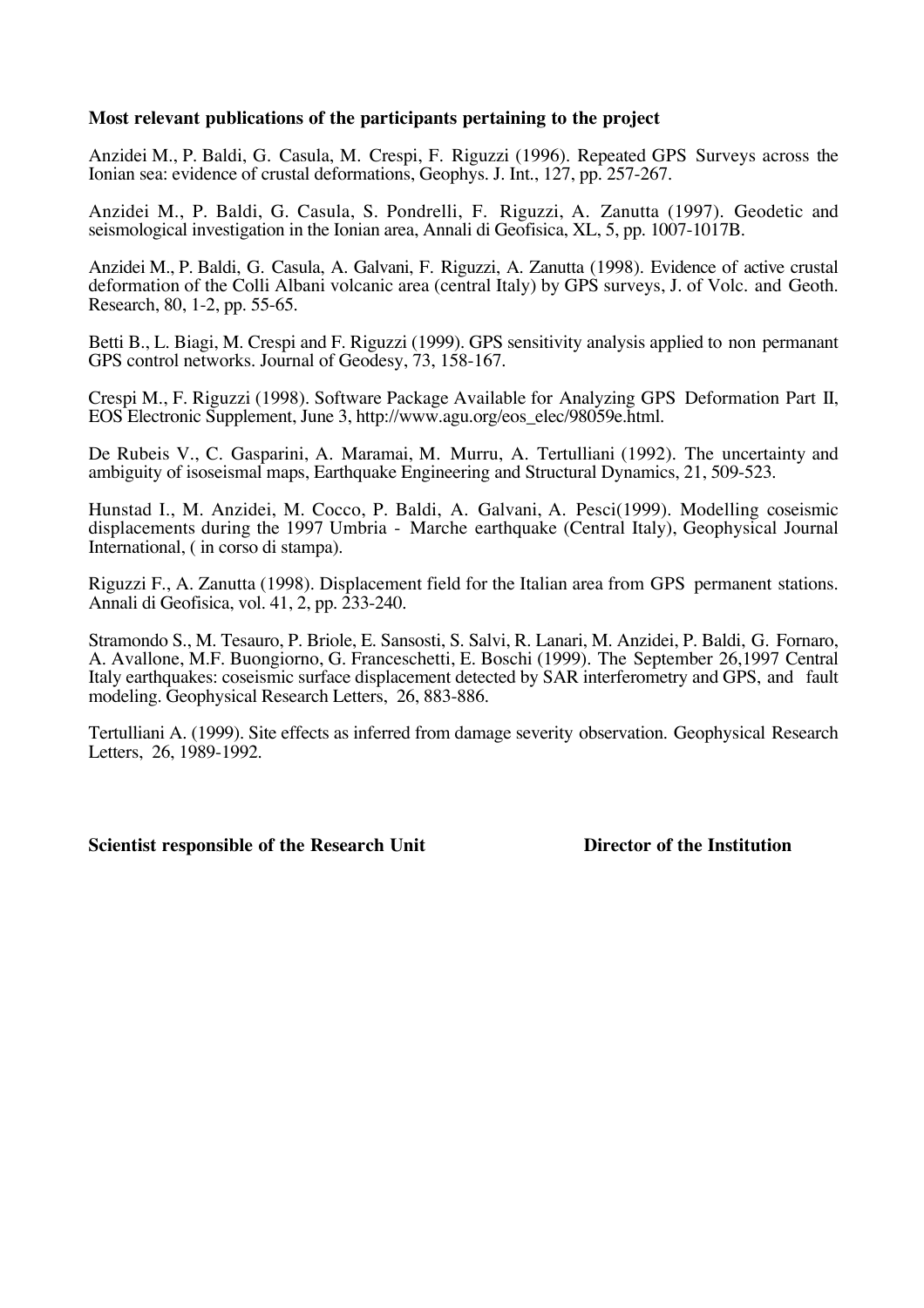**Research unit SGA**

**Scientific Responsibile: Emanuela Guidoboni SGA Storia Geofisica Ambiente srl Via Bellombra 24/2 40136 Bologna**

**Tel: 051 33 32 82 Fax: 051 33 27 41 e-mail: guidoboni@sga-storiageo.it**

#### **Curriculum of the scientific responsible**

Emanuela Guidoboni trained as a medieval historian ("laurea"degree *cum laude* at Bologna University) and initially carried out research in medieval economic history in the Department of Economic History at Bologna (1973-77). Her research career in historical seismology began in 1979, her particular contribution lying in the systematic and specific application of historical data to seismological knowledge, in order to establish both the seismic characteristics of particular areas and regions, and the effects of earthquakes on ancient buildings. The application of this new method led to publications and technical reports which have helped to improve our understanding of the seismicity of Italy and the Mediterranean area.

Since 1983 she has been responsible for numerous research projects at a national level concerning the analysis of historical seismic activity, firstly for ENEA (a study of major seismic events in northern Italy), later for ENEL (the planning and co-ordination of a macroseismic analysis of six nuclear sites), since 1988 for the Istituto Nazionale di Geofisica (*I Terremoti prima del Mille* [Earthquakes before the year 1000], and the *Catalogo dei Forti Terremoti* [Catalogue of Strong Earthquakes]), and since 1997 for the Servizio Sismico Nazionale (the Arianna project). She is also an adviser to the *International Atomic Energy Agency, ONU* (Morocco and Armenia), and has conducted courses in historical seismology at the Universities of Bologna and Reggio Calabria, as well as giving lectures and holding seminars at various research centres and universities outside Italy. She has published 87 scholarly articles and some books.

She is also President of the SGA in Bologna - a research body specialising in the study of historical earthquakes and environmental disasters of natural origin.

#### **Participations to other projects**

ING Analisi temporale delle principali sequenze sismiche storiche in Italia 70.000.000

ING Indagini storiche in aree con gaps sismici (Valtiberina) 80.000.000

ING Catalogo dei Forti Terremoti in Italia, 3 Aggiornamento e integrazione dei dati della precedente versione 2.1 del 1998 30.000.000

| <b>Name</b>         | Position                                                                           | <b>Affiliation</b> | Man month |
|---------------------|------------------------------------------------------------------------------------|--------------------|-----------|
| Guidoboni Emanuela  | <b>Research Director</b>                                                           | SGA.               |           |
| Ferrari Graziano    | <b>Research Director</b>                                                           | <b>SGA</b>         |           |
| Mariotti Dante      | Researcher                                                                         | SGA                | 6         |
| Comastri Alberto    | Researcher                                                                         | SGA                | 6         |
| Ciuccarelli Cecilia | Researcher                                                                         | <b>SGA</b>         | 6         |
| Righini Claudio     | Technician                                                                         | <b>SGA</b>         | 6         |
| Bianchi M.Giovanna  | Technician                                                                         | <b>SGA</b>         |           |
|                     | The man month amounts are inteded for the entire duration of the project (3 years) |                    |           |

**The man month amounts are inteded for the entire duration of the project (5 years)**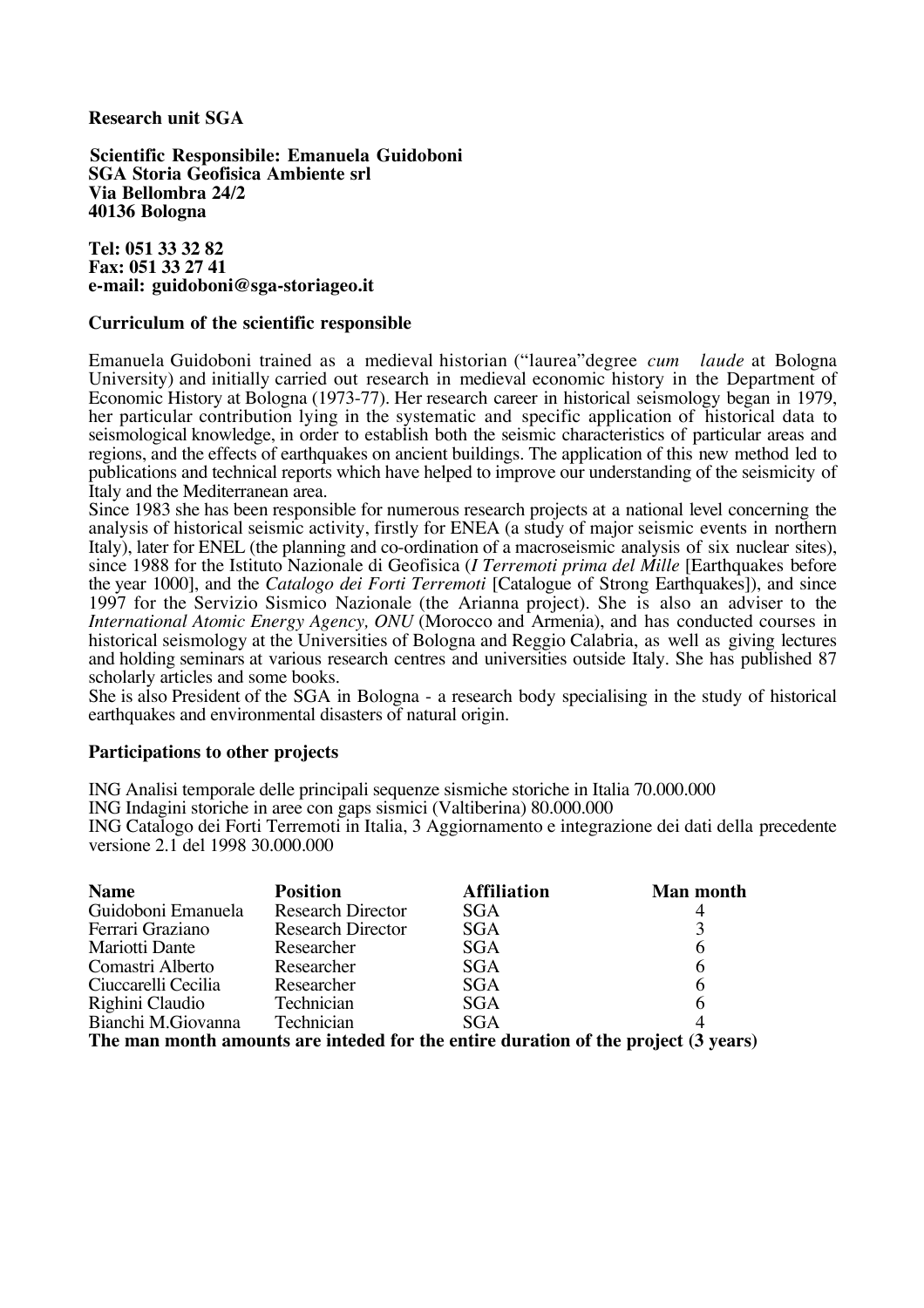Guidoboni E. (ed) 1989, I terremoti prima del Mille in Italia e nell'area mediterranea. Storia Archeologia Sismologia, ING- SGA, Bologna, pp.1-766.

Guidoboni E, Comastri A. and. Traina G., 1994, Catalogue of ancient earthquakes in the Mediterranean area up to10th century A.D., ING-SGA, Bologna. (pp. 1-504).

Boschi E., Guidoboni E., Mariotti D., 1995, Seismic effects of the strongest historical earthquakes of the Syracuse area , "Annali di Geofisica", vol. XXXVIII, n. 2, pp. 223-53.

Ferrari G., Gasperini P. and Guidoboni E., 1995, Macroseismic intensity evaluation with the ``Fuzzy Sets Logic'', in E. Boschi, R. Funiciello, E. Guidoboni, A. Rovelli (editors), Earthquakes in the past, multidisciplinary approaches, "Annali di Geofisica", 38, Special Issue, pp. 617-647.

Guidoboni E. e Ferrari G. 1995, Cities of art and earthquakes: Florence during the last eight centuries and evaluations of seismic hazard, in E. Boschi, R. Funiciello, E. Guidoboni, A. Rovelli (editors), Earthquakes in the past, multidisciplinary approaches, "Annali di Geofisica", 38, Special Issue, pp. 617-647

Boschi E., Guidoboni E., Ferrari G., Valensise G., 1997, Catalogo dei Forti Terremoti in Italia, dal 461 a.C. al 1990, II vol., pp. 644 con CD ROM,. Roma-Bologna (prima versione 1995).

Guidoboni E. , 1998, Les conséquences des tremblements de terre sur les villes en Italie, in "Fire, Inondations, earthquakes: desctruction and recontruction of towns", Commission Internationale pour l'Histoire des Villes, Bern, pp. 41-62.

Boschi E., Guidoboni E., Ferrari G. Valensise G., 1998, I terremoti dell'Appennino Umbro Marchigiano (99 a.C.- 1984), pp. 267, Bologna.

Guidoboni E., Mariotti D., 1999, Gli effetti dei terremoti a Palermo, in Codice di Pratica per la sicurezza e la conservazione del centro storico di Palermo, a cura di A. Giuffré e C. Carocci, Laterza, pp. 69-97.

Guidoboni E., Muggia A. e Valensise G., 1999, Aims and methods in Territorial Archaeology: possible clues to a strong IV century A.D. earthquake in the Straits of Messina (southern Italy), "Volcanos, earthquakes and Archaeology" special issue Geol. Soc. (in press).

### **Scientist responsible of the Research Unit Mateurs 2016 10 Director of the Institution**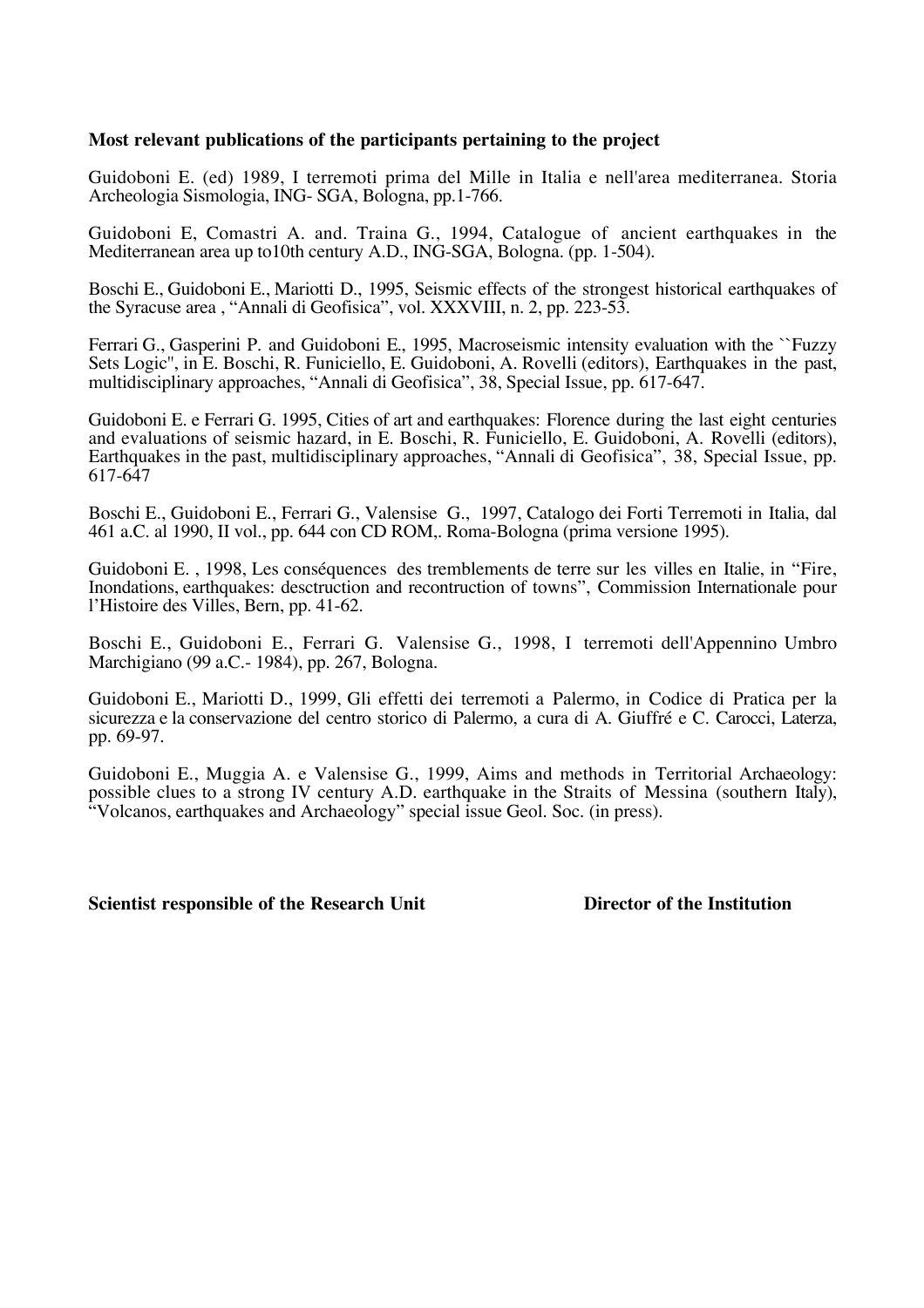#### **Research Unit OGSM**

**Scientific Responsibile: Monachesi Giancarlo Osservatorio Geofisico Sperimentale di Macerata Viale Indipendenza, 180 62100 Macerata**

**Tel: 0733 279126 Fax: 0733 279121 e-mail: geo@wnt.it**

### **Curriculum of Dr. Giancarlo Monachesi**

Born in Macerata (MC), 21/02/1955, University degree (BA, Geology) from Camerino University, 1979. Researcher at Osservatorio Geofisico Sperimentale of Macerata (OGSM) from 1979. Scientist Responsible of the OGSM "Seismology" Research Area from 1984. As a partner in the research programmes run jointly by GNDT/CNR and Regione Marche for the mitigation of seismic hazard on a regional scale, carried out studies on historical seismicity and the macroseismic surveys of relevant Umbro-Marchesan earthquakes occurred from 1979 onwards. Scientist responsible of research projects funded by GNDT and by the regional administrations of the Marches and Abruzzo. In the frame of the GNDT triennial plans has participated to the development of the NT and CPTI99 national seismic catalogues and been co-author of the macroseismic observations database DOM4.1.

Current responsibilities: co-responsible of the GNDT Sub-project 5.1.3 "Instrumental earthquake catalogue 1981-1996"; coordinator of the Marchesan Sismometric Network, which monitors the regional territory through 16 digital stations. Author or co-author of many scientific publications printed in international and national magazines. Main research interests:

historical and recent earthquake data collection;

problems of the organization and interpretation of earthquake data in terms of macroseismic intensity assessment;

collection and interpretation of RSM seismometric data for the seismogenic characterization of the regional territory;

measurement of local amplification effects;

multimedial informative campaigns on seismic hazard mitigation.

| <b>Name</b>         | <b>Position</b> | <b>Affiliation</b>                                                                 | <b>Man month</b> |
|---------------------|-----------------|------------------------------------------------------------------------------------|------------------|
| Castelli Viviana    | Researcher      | OGSM (Art 23                                                                       | 15               |
|                     |                 | GNDT)                                                                              |                  |
| Coppari Henry       | Technician      | OGSM (Art 23                                                                       | 15               |
|                     |                 | GNDT)                                                                              |                  |
| Frapiccini Massimo  | Technician      | <b>OGSM</b>                                                                        | 9                |
| Monachesi Giancarlo | Researcher      | <b>OGSM</b>                                                                        | 12               |
| Parolai Stefano     | Researcher      | <b>OGSM</b>                                                                        | 18               |
|                     |                 | The man month amounts are inteded for the entire duration of the project (3 years) |                  |

#### **Participations to other projects**

The OGSM is now participating, on the basis of an agreemen between GNDT/CNR and Marche Region administration, to activities of detailed seismic microzoning of four marchesan localities.

In the framework of an agreement with the italian National Seismic Service and Marche Region it is also managing the seismic monitoring of the regional territory.

Aside from the present project, OGSM participate to the following proposals

Theme 1 "Probabilistic and deterministic seismic hazard estimates and their calibration with macroseismic and instrumental data"

Theme 4: "EDU-RISK Earthquake education: a journey for seismic Risk reduction"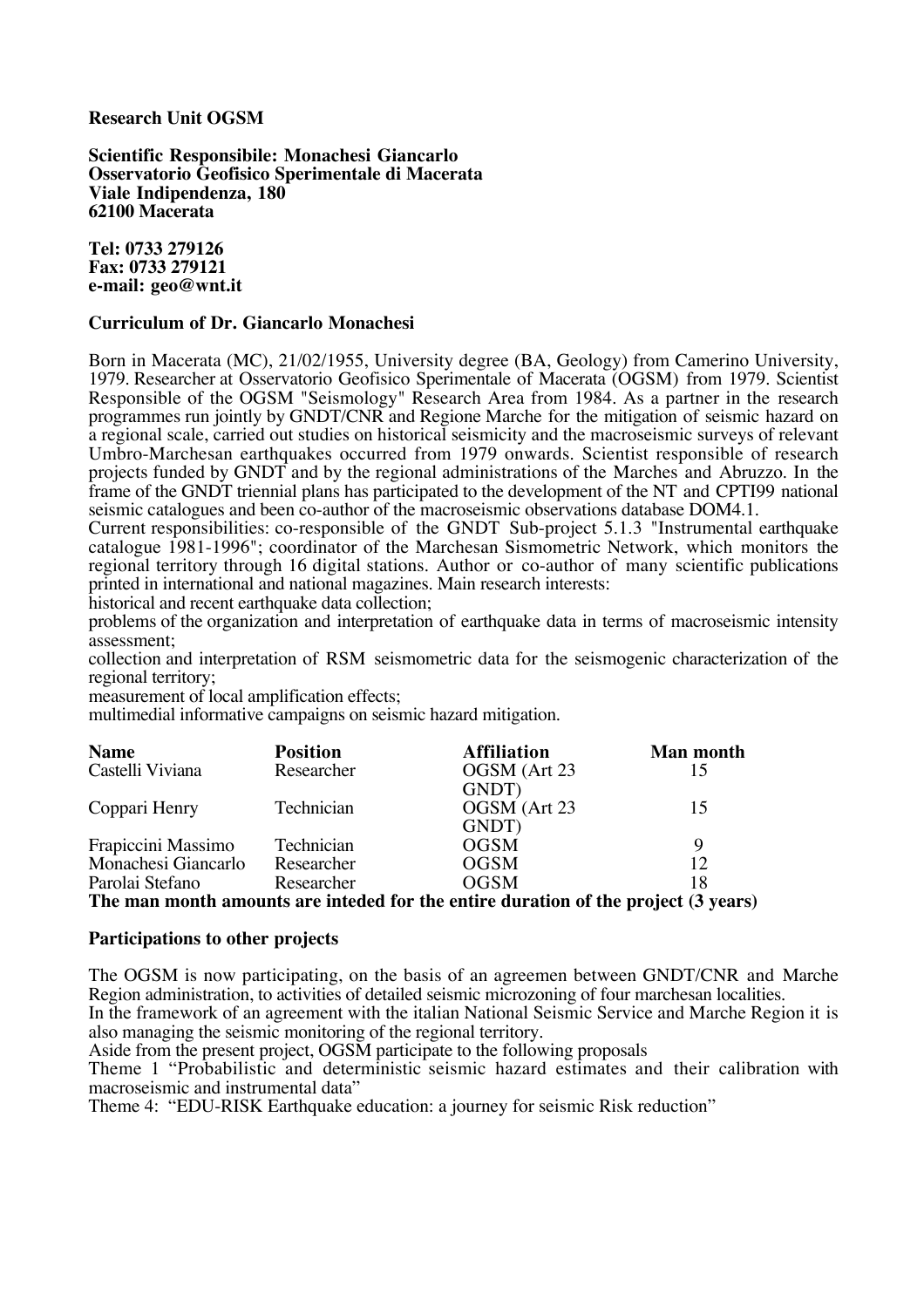V. Castelli e G. Monachesi, 1990. Problems of reliability in earthquake parameters determination from historical records. Annali di Geofisica, XXXIX, 5: 1029-1040.

G. Monachesi, V. Castelli e N. Vasapollo, 1991. Historical earthquakes in central Italy: case histories in the Marche area. In Stucchi M., Postpischl D., Slejko D., (Editors), Investigation on Historical Earthquakes in Europe. Tectonophysics, 193: 95-107.

G. Monachesi e A. Moroni, 1993. Problems in assessing macroseismic intensity from historical earthquake records. Terranova, 5: 463-466.

A. Moroni, G. Monachesi e D. Albarello, 1996. Intensity assessment from documentary data. Criteria and procedures in the daily practice of seismologist. Annali di Geofisica, XXXIX, 5: 969-979.

G. Monachesi e M. Stucchi., 1997. DOM4.1, un data base di osservazioni macrosismiche di terremoti di area italiana al di sopra della soglia di danno. GNDT, Rapporto tecnico, Milano. Internet: http://emidius.itim.mi.cnr.it/DOM/home.html

R: Camassi, V. Castelli, D. Molin, G. Monachesi e M. Stucchi, 1998. Principali terremoti storici dell'area umbro-marchigiana maggiormente interessata dagli eventi di settembre-ottobre 1997. Ingegneria sismica, XV, 1: 45-48.

R. Castro, G. Monachesi, M. Mucciarelli, L. Trojani e F. Pacor, 1999. P and S-wave attenuation in the region of Marche, Italy, Tectonophysics, 302, 123-132.

CPTI Working Group (ING: E. Boschi, P. Gasperini, G. Valensise; GNDT: R. Camassi, V. Castelli, M. Stucchi, A. Rebez, G. Monachesi, M. S. Barbano, P. Albini; SGA: E. Guidoboni, G. Ferrari, D. Mariotti, A. Comastri; SSN: D. Molin), Catalogo Parametrico dei Terremoti Italiani, ING GNDT SGA SSN, Ed. Compositori, Bologna, pp. 92, 1999.

M. Cattaneo, P. Augliera, S. Parolai, D. Spallarossa, 1999, Anomalously deep earthquakes in NorthWestern Italy, Journal of Seismology 3(4), 421-435.

S. Parolai, D. Bindi and P. Augliera, 1999, Application of the Generalized Inversion Technique (GIT) to a microzonation study: numerical simulations and comparison with different site estimation techniques. In stampa su Bull. Seism. Soc. Am.

**Scientist responsible of the Research Unit Director of the Institution**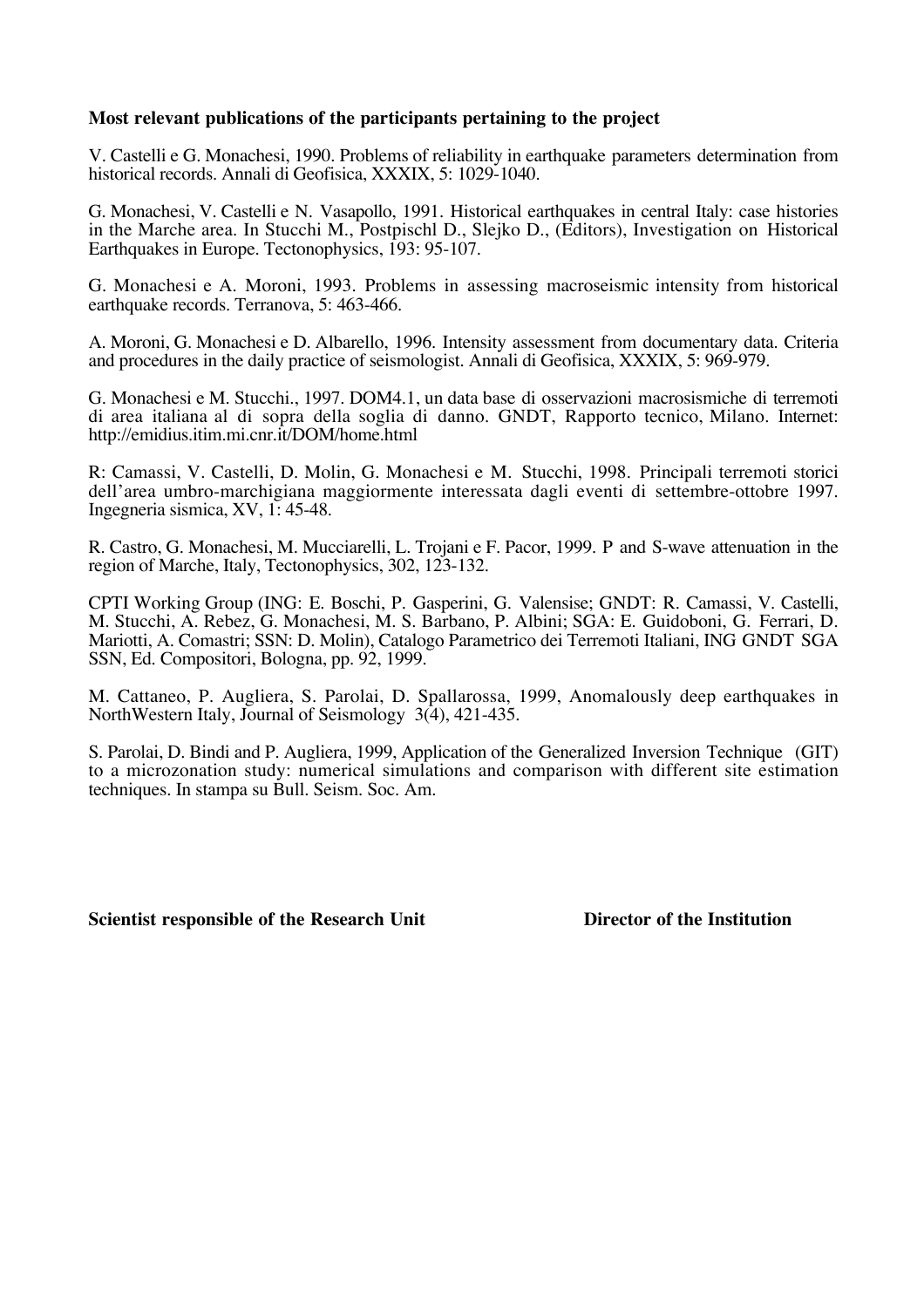### **5. DESCRIPTION OF THE PROJECT**

### 5.1 OBJECTIVE OF THE PROJECT (max 20 rows)

This project aims at re-assessing the seismic hazard at national scale through the systematic revision of the input data and using innovative methodolgies. We will reconsider all the data used in previous efforts in view of recent results showing that such data may not be suitable for reliable hazard assessment due to a combination of inaccuracies in their determination, systematic errors, and methodological flaws in their original definition. We will derive information on the stress and strain field from the analysis of earthquakes focal mechanisms and from specifically planned GPS campaigns. Special emphasis will be devoted to i) the definition of a homogeneous criterion for reassessing the magnitude of all the earthquakes of the historical and instrumental catalogues; ii) the 3-D location of the main seismogenic sources; iii) the 2-D definition (3-D when possible) of the attenuation of earthquake intensity and of the spectral amplitude of seismic acceleration, velocity and displacement; and iv) the definition of the stress and strain fields for the whole country. We will also devise innovative strategies for the assessment of seismic hazard. The new approach will take advantage of all available data concerning the tectonic and geodynamic framework, the stress and strain fields, the location, expected dynamic behavior, and statistical properties of all seismogenic sources. The hazard models will be designed to incorporate the results of numerical models of the tectonic evolution of the area. Finally, we will integrate the resulting hazard estimates with comparative studies of earthquake damage in relation with the mechanical and geometrical properties of the site.

### 5.2 STATE OF THE ART (max 2 pages)

The assessment of seismic hazard in Italy has been traditionally approached both by standard statistical methods (Cornell, 1968) and by an hybrid approach (Grandori et al. 1984) which includes time-dependent estimates. Since its first formulation, however, the latter has not generated an adequate consensus within the national and international scientific community and has not been used for the computations that led to the most recent seismic hazard maps of Italy (Slejko, 1996; Romeo and Pugliese, 1997). A third scheme, which was referred to as "deterministic" by its authors (Panza et al., 1999), does not return true hazard estimates since it involves the computation of the maximum expected ground motion without taking into account the effective probability of earthquakes in the different areas.

Among the various approaches to the assessment of seismic hazard developed in the rest of the world in recent years, the ones designed by the Working Group of California Earthquakes Probabilities (WGCEP; 1988, 1990, 1992, 1995), by Ward (1994) and by Frankel et al. (1996) appear to us to be the most complete and receptive to the strong increase of geophysical knowledge that was recorded during the past decade. These are multidisciplinary models that consistently combine all the available observations from seismology, geodesy and geology for a certain area to evaluate time-dependent probabilities of a fixed level of ground shaking to be exceeded. Geological and paleoseismological data are used by these models respectively to locate surface-breaking seismogenic sources and constrain their rate of slip, while geodesy supplies global strain rates in areas characterized by blind faulting or distributed deformation. It should be recalled that Italy is characterized by several areas of this kind, such as the Po Plain, the Adriatic margin of the Apennines and most of the Calabrian Arc, as demonstrated by the difficulty of detecting seismogenic sources in these regions.

In contrast with California, where different types of space-based geodetic measurements have performed for at least a decade to monitor well-identified faults (Feigl et al., 1993), the availability of such data in Italy is limited. In particular it has been already demonstrated (Achilli et al., 1994) that the repetition of measurements along the national Italian trilateration network established in the late 1800s cannot supply a reliable estimate of the strain field, due to the combination of inherent uncertainties with the limited expected strain rates (1 to 10 mm/y on the basis of historical seismic release rates). More recent data from GPS measurements on networks located in seismic areas (Mulargia et al., 1991; Anzidei et al., 1995, 1997, 1998; Stramondo et al, 1999) or at regional scale with relatively large meshes (station spacing >100 km) are indeed available, but unfortunately such networks were not specifically designed for earthquake hazard studies (Achilli et al, 1993, 1995; Anzidei et al., 1996, 1999). Paleoseismological investigations of Italian faults are also rather limited: reliable recurrence parameters exist for not more than ten faults, mainly located in the central and southern Apennines.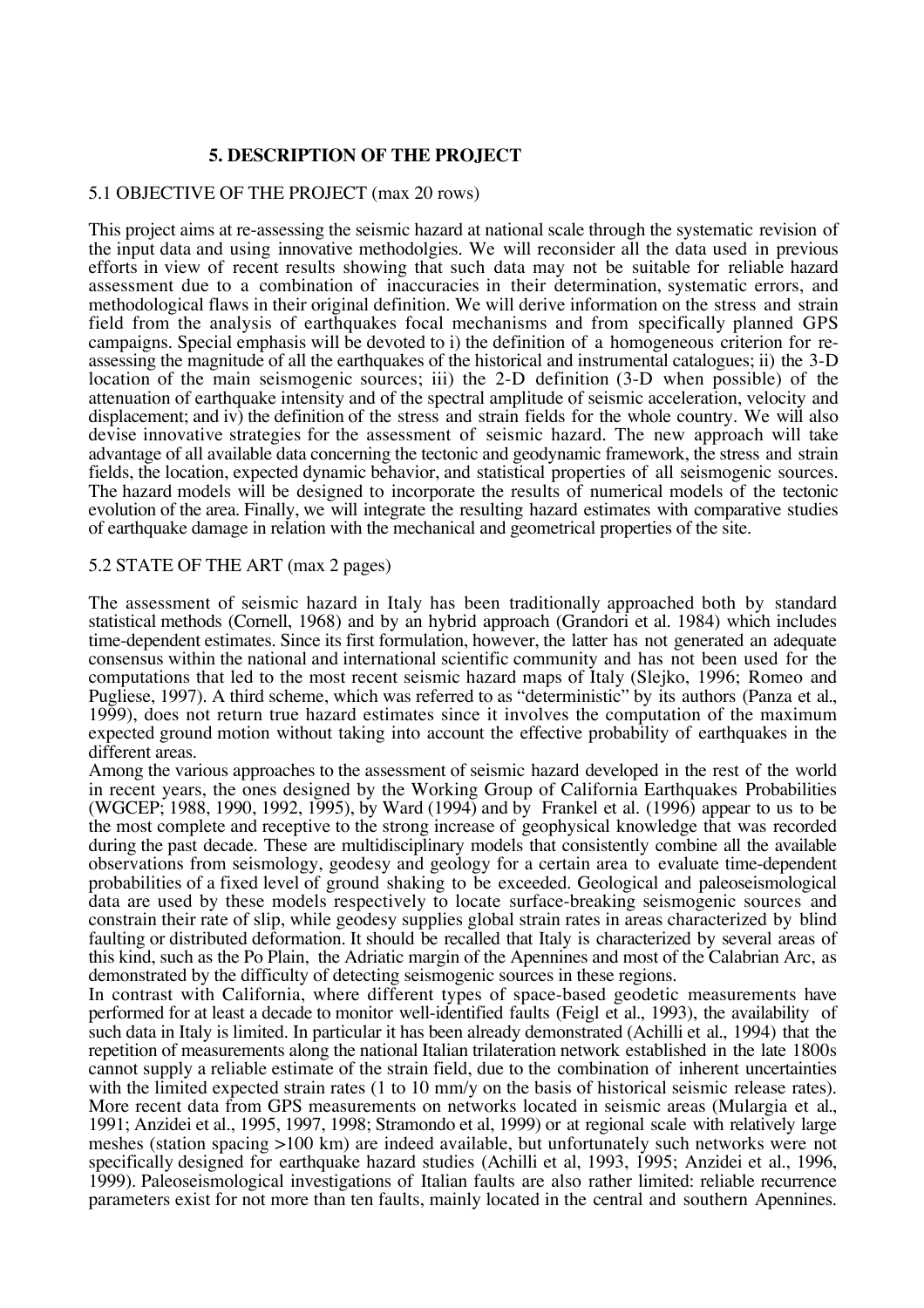Nevertheless these estimates, and particularly the average slip rate, can be certainly extrapolated to neighboring sources. The present capacity of identification of seismogenic sources from geological and geomorphological data is also limited due to the combination of relatively slow tectonic deformation and complexity of the geologic fabric and a landscape, which is still dominated by the Miocene-Pliocene compressional events.

Fortunately, Italy can count on much more abundant and accurate information on historical seismicity than, for example, the United States or Greece. The wealth of homogeneously collected historical earthquake data encouraged several workers to derive tectonic information from intensity data alone. In particular Gasperini et al. (1999) developed a method for deriving intensity-based seismogenic sources than can then be compared with their geologic counterparts and subsequently incorporated into hazard assessment schemes. This technique provided a very coherent image of the spatial distribution of the main seismogenic sources of Italy, which appear to concentrate in a relatively narrow (30-50 km) band along the Apennines and along a few other well-identified trends, and effectively balances out the lack for direct evidence of active faulting that characterizes Italy with respect to other tectonically active countries.

The state-of-the-art in historical seismicity is the recently published "Parametric Catalogue of Italian Earthquakes" (hereinafter referred to as CPTI: compiled by CPTI Working Group, 1999), which represents the first step in a process of integration of the historical databases produced by ING and SGA (Boschi et al., 1995b, 1997, 1999) and by GNDT (Camassi and Stucchi, 1997, 1998; Monachesi and Stucchi, 1997). Due to the nature of the Italian territory and seismicity both these databases used the traditional MCS scale to estimate earthquake intensities, but for the purpose of accurate hazard assessment it would be appropriate to proceed to their re-evaluation using modern international scales such as the EMS (Grünthal et al., 1998) or by innovative approaches such as those recently developed by Ferrari et al. (1995) and Vannucci et al. (1999).

The high quality and completeness of macroseismic studies in Italy also allowed the assessment of seismic hazard to be approached by analyzing statistically the occurrence of intensity felt reports at specific sites (Magri et al., 1994; Guidoboni e Ferrari, 1995), which normally correspond with large cities or cultural centers where large archives are located. Although only in very few cases the research was specifically designed to obtain statistically complete information (for example for Florence, Bologna, Siena and Fabriano), significant developments can be expected in this area of research from carefully targeted historical studies.

Before applying time-dependent seismic hazard models on well characterized areas (for example Type A or B on the WGCEP classification) it is important to consider recent works (Mulargia e Gasperini, 1995, Boschi et al., 1995a) which have shown that the observed earthquake distribution in most of the Italian seismogenic areas is not compatible with standard slip- and time-predictable models. In contrast, in these areas the seismicity appears to follow simpler statistical distributions of inter-event times like the gaussian (characteristic) and poissonian models. In areas for which information on earthquake recurrence and strain rates cannot be easily obtained (Type C of WGCEP classification) the only way of assessing seismic hazard is by a statistical approach whose "ingredients" are a seismic catalog, a seismogenic zonation and a set of attenuation laws.

Aside from the already mentioned CPTI, important results have been recently achieved in the area of earthquake catalogues, particularly concerning the exact location and the magnitude estimation for earthquakes recorded instrumentally in the past two decades. A complete reorganization of these data for the period 1981-1996 was performed in the framework of a joint project ING/GNDT (Monachesi e Gasperini, 1999). The operation returned a catalogue of substantially higher quality with respect to that previously available. The reorganization effort included: i) integration and homogenization into the catalogue of seismic arrivals at the Italian National Seismic Network (RSN) of ING, at the most important regional networks (Friuli, Umbria-Marche and Calabria networks plus the Genoa University network, which covers Liguria and part of Piedmont), ii) the computation of a set of one-dimensional velocity models for different areas, iii) the relocation of earthquakes with up-to-date software, iv) a more homogeneous and consistent magnitude estimate obtained by fitting new duration and amplitude magnitude relations using available Wood-Anderson (WA) and Synthetic Wood-Anderson (SWA) data. Deviations in the order of 0.5-1.0 units with respect to original magnitudes were found in the process, yet the new estimates are still not fully satisfying due to the lack of a sufficiently reliable and homogeneous reference magnitude dataset.

The problem of the inconsistency of magnitude estimates also concerns the time interval prior to 1980, for which the reference study is the work by Margottini et al. (1993). Comparisons based on the CPTI catalogue showed that the Ms magnitudes reported by Margottini et al. (1993) are not homogeneous with time. In particular there exists a bias of about 0.4-0.5 units (average) among Ms magnitudes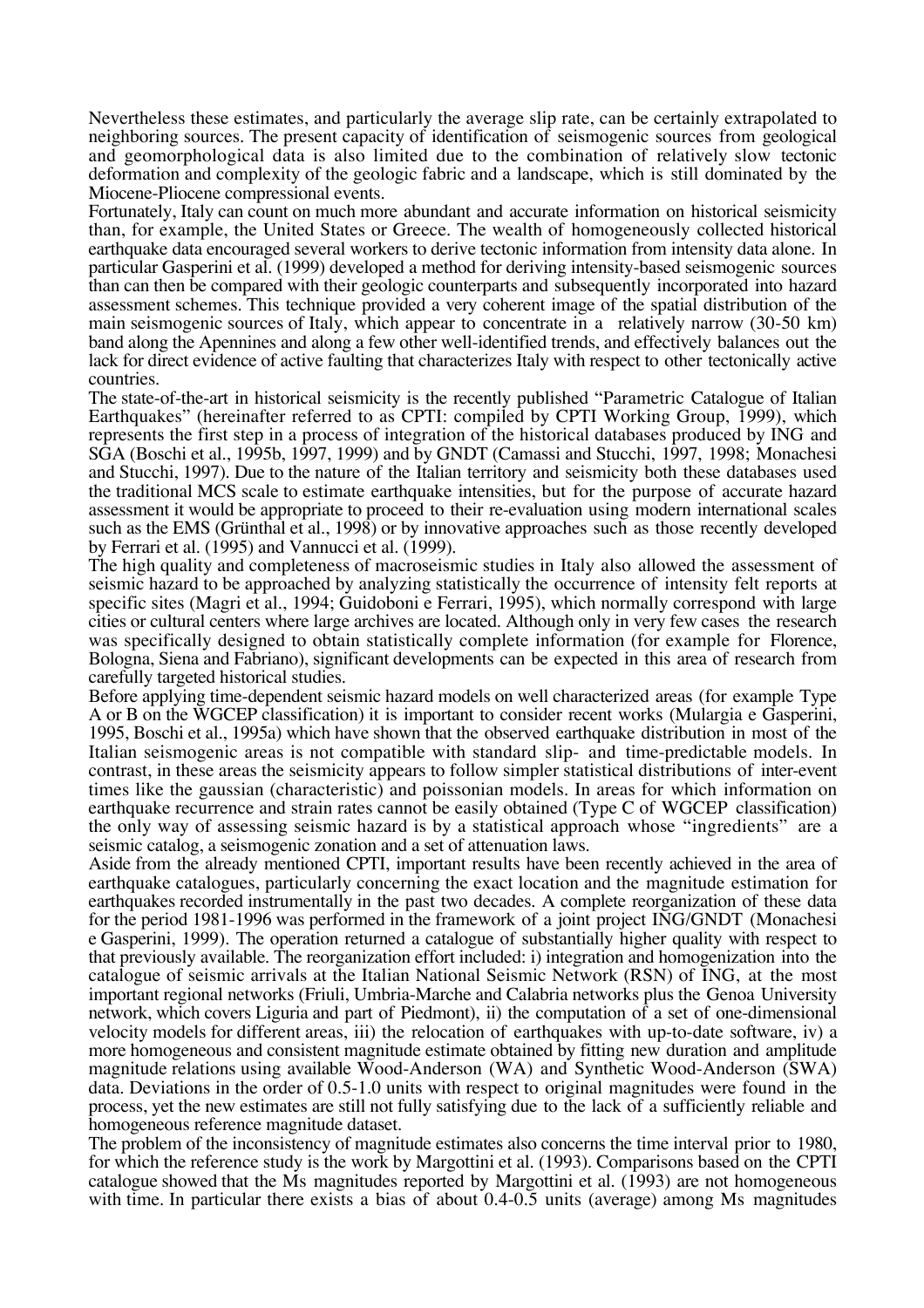computed before 1964 (presumably based on recordings from mechanical instruments: Wiechert, Milne or others) and after 1964 (based on recordings of long-period instruments of the WWSSN network) which is clearly stressed by the comparison with epicentral intensity. This is in agreement with the recent results of Perez (1998), who showed an abrupt decrease of the slope of the cumulative plot of the number of world earthquakes in the Ms interval 6-7 after 1964 that can simply be interpreted as due to systematic underestimation by 0.5 magnitude units after that date (which corresponds to the inception of the WWSSN network). It is indeed of fundamental importance to find out the reasons of such discrepancy and correct it, also because it may have induced a systematic bias in the attenuation laws commonly used for the Italian territory (Sabetta e Pugliese, 1987), which in turn would then require a new calibration in terms of homogeneous magnitude (Heaton et al., 1986). Concerning the seismic zonation, it should be recalled that the most recent elaboration by the GNDT

(ZS.4 by Scandone et al., 1996) still lacks an adequate scientific justification and documentation and therefore its use for hazard estimates is arguable. The recent developments in the field of the definition of seismogenic sources from intensity data (Gasperini et al., 1999), detection of individual seismogenic structures using geological methods (Valensise e Pantosti, 1999), analysis of the stress field from focal mechanisms (Ekström et al., 1998), relocation of instrumental earthquakes (Monachesi e Gasperini, 1999), and numerical modeling of the kinematic and dynamic field of the Italian area will soon make it possible to describe the main earthquake sources and derive a new model of seismic zonation more tightly constrained by geological, seismological and geodetic observations.

### 5.3 DESCRIPTION OF THE RESEARCH (max 3 pages)

In the community of research on *seismic risk* in Italy, *seismic hazard* is considered by some to be only a propaedeutical stage to the estimation of risk. This point of view is hardly shared by scientists of many other earthquake-prone countries (as for example the United States), where the assessment of seismic hazard is the fundamental objective upon which planning and legislative decisions can be based. As demonstrated also by the recent experience of the Italian Working Group for Seismic Classification (Gavarini et al., 1999), the only data that can be taken into account to this end are the various forms and representations of the hazard maps.

To concentrate the efforts and the activities of the present working group on the problems of assessing the seismic hazard we therefore decided that our project will not cover the subthemes of the Framework Program which refer to the definition of building vulnerability and expected losses at national scale. We believe that these important parameters will be better estimated at a later stage by the qualified technical bodies (e.g., National Seismic Agency) based on the results of the present project and on the available statistical data.

Our project aims at improving the available basic data and the relevant schemes of analysis in a number of areas of research that contribute to the assessment of seismic hazard at the national scale. Each of these areas will form the ground for the activity of a specific group of experts gathered in a *Task* and led by a *Task Coordinator.* We anticipate that the interaction among scientists grouped in different tasks will benefit from a network of linked Web pages that will be managed by each group and by the *Project Coordinator*. These pages will make available on-line to selected groups of potential users the most recent version of the data, the scientific reports, the intermediate accomplishments, such that the results of each group will be promptly transferred to all project partners. The project Web-site will also be used to disseminate selected previews of the results that will be considered of interest for a wider scientific audience.

The essential philosophy of the project is to blend selected expertise from distant disciplines with the aim of (1) defining more accurately the information upon which traditional hazard estimates are based (space-time characteristics of seismicity, attenuation of seismic energy), (2) defining new datasets and implementing new strategies for obtaining innovative hazard estimates (location of seismogenic sources, geodetically and geologically determined deformation rates), and (3) developing innovative hazard models at national scale.

Following is a brief description of the main goals of each of the project tasks. The reader may refer to Section 5.4 for an in-depth description of the various aspects of the project and for organization details.

#### **Task 1A - HISTORICAL EARTHQUAKE CATALOGUE**

The goal of this task is to develop a set of methodologies for the investigation and for the analysis of historical data to be shared by the various groups. The new methodologies should help improving the Parametric Catalogue of Italian Earthquakes (CPTIWG, 1999) by testing strategies aimed at merging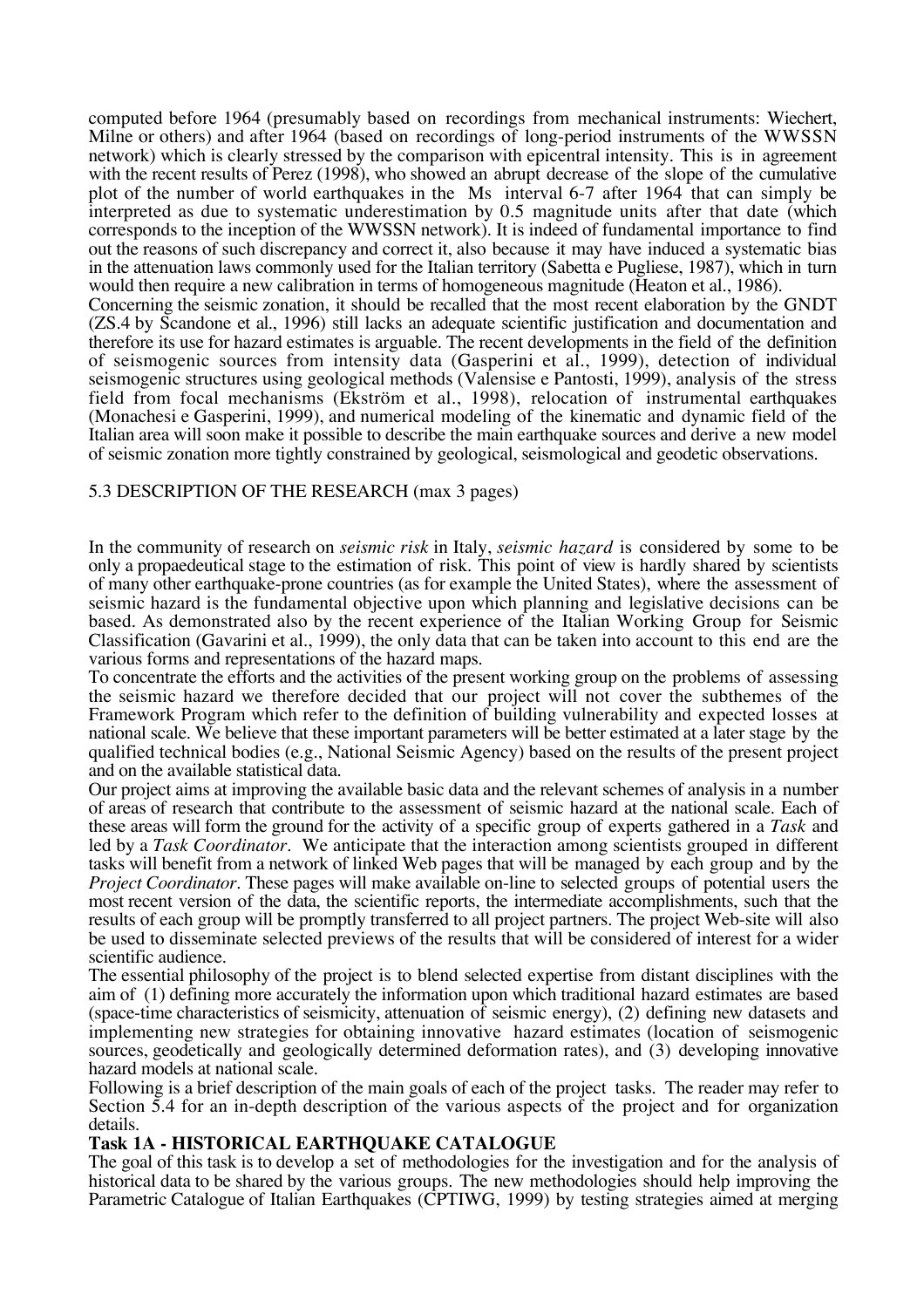more effectively the two databases on which this catalogue is based. We will update the CPTI 1999 by analyzing about ten earthquakes selected among those (1) with epicentral intensity  $\geq$  IX, (2) that in both databases appear at a preliminary level of investigation, and (3) for which the two databases propose divergent parameters. We will then re-examine the relevant historical data, with special emphasis on open questions due the limited quality of the historical dataset or to divergent interpretations of the same historical information. New investigations will be performed only if consensus arises about the need for acquiring additional elements for the interpretation. In this framework we will test the effectiveness of the EMS 98 scale on historical earthquakes. New investigations will be planned only for poorly known destructive earthquakes or for events that are crucial for the assessment of regional seismic hazard, and only when the additional effort will definitely improved the understanding of the distribution of the effects of the given event.

## **Task 1B -TEST OF THE HIGHEST REPORTED LOCAL INTENSITIES**

The goal of this task is to develop an efficient tool for reducing the possibility of significant over- or under-estimations in the assessment of intensity at the highest shaking levels and for understanding the reasons for important discrepancies that still exist between the two databases (CFT and DOM). Such over- and under-estimations may have a substantial impact in the assessment of hazard at the local scale. The intensity level selected as the lower threshold for this cross-check is VIII-IX because we believe that at this stage it is necessary to improve at least this portion of the whole available dataset. Close-up analyses of real urban structures and well understood earthquake damage scenarios highlight the complexity of such estimates. The extensive presence of monuments, important historical buildings and valuable civil buildings, which is common in Italian cities, stresses the need for well calibrated schemes of analysis of destructive earthquake effects shared by the all the operators involved.

### **Task 1C - SITE TIME HISTORIES**

Historical investigations of variable depth will be carried out to improve and omogenise from the quantitative and qualitative viewpoints the historical series of earthquake effects available for a sample of sites comprising around 20 localities chosen for their demographic, economic, artistic or cultural relevance. Types of investigation will range from the expedite re-examination of existing studies and investigated sources, aiming to the production of omogeneous studies for each test-site, to new systematic researches aiming to the finding out of new, still untapped sources of earthquake information on each test-site. A similar experiment will be carried out for the 5 "silent" areas identified in Italy by ING, through the creation of a thicker-meshed network of test-sites on a sub-regional scale.

#### **Task 2A - INSTRUMENTAL SEISMIC CATALOG**

Some of the points that were not completed by the previous projects will be faced up. In particular: i) the integration of the data, partially not yes available on computer media, coming from some other important local networks (Osservatorio Vesuviano, Istituto Internazionale di Vulcanologia, ENEL, ENEA etc.), ii) the determination of three-dimensional velocity models and their use for the precise localization of earthquakes, iii) the control, through the teleseismic phases of the correct polarity, the amplification and the synchronization of the seismic stations, iv) the homogenization of the magnitude estimates on the basis of the results of the specific task 2B, v) will be approached the problem of the reorganization of the phases database for years before 1981 which also shows defects similar to the folowing period.

### **Task 2B - MAGNITUDE**

The reasons of the observed bias among the Ms estimates before and after the installation of the WWSSN network will be analyzed. A program of systhematic analysis of broadband recordings since 1988 up to now will be set up in order to compute the synthetic Wood-Anderson magnitude for most events with Ml>3.5. The readings of the amplitudes of the still available original Wood-Anderson recordings for stations RMP and TRI, relative to the period 1972-1988, will be redone. In the sites TRI and RMP (or in another of the MEDNET network) the original Wood-Anderson instruments, which are now abandoned but still working, will be reinstalled. Strong motion recordings will be analyzed to compute the local magnitude in the near field with the Kanamori and Jackson (1978) method. The simultaneous inversion of the magnitude values, of station residuals and of the attenuation function will be performed. The resulting database of consistent magnitude will be compared with the data of duration and amplitude of the instrumental catalog in order to compute empirical magnitude relations. If necessary we will proceed to new readings of these duration and amplitudes from waveforms for a set of stations. We will continue the studies for the improvement of empirical relations to estimate of the magnitude from macroseismic fields.

#### **Task 3 - SEISMOGENIC MODEL**

The research will follow two distinct but complementary courses. Within the first course we will make available to the project partners the "*Database of potential sources for earthquakes larger than*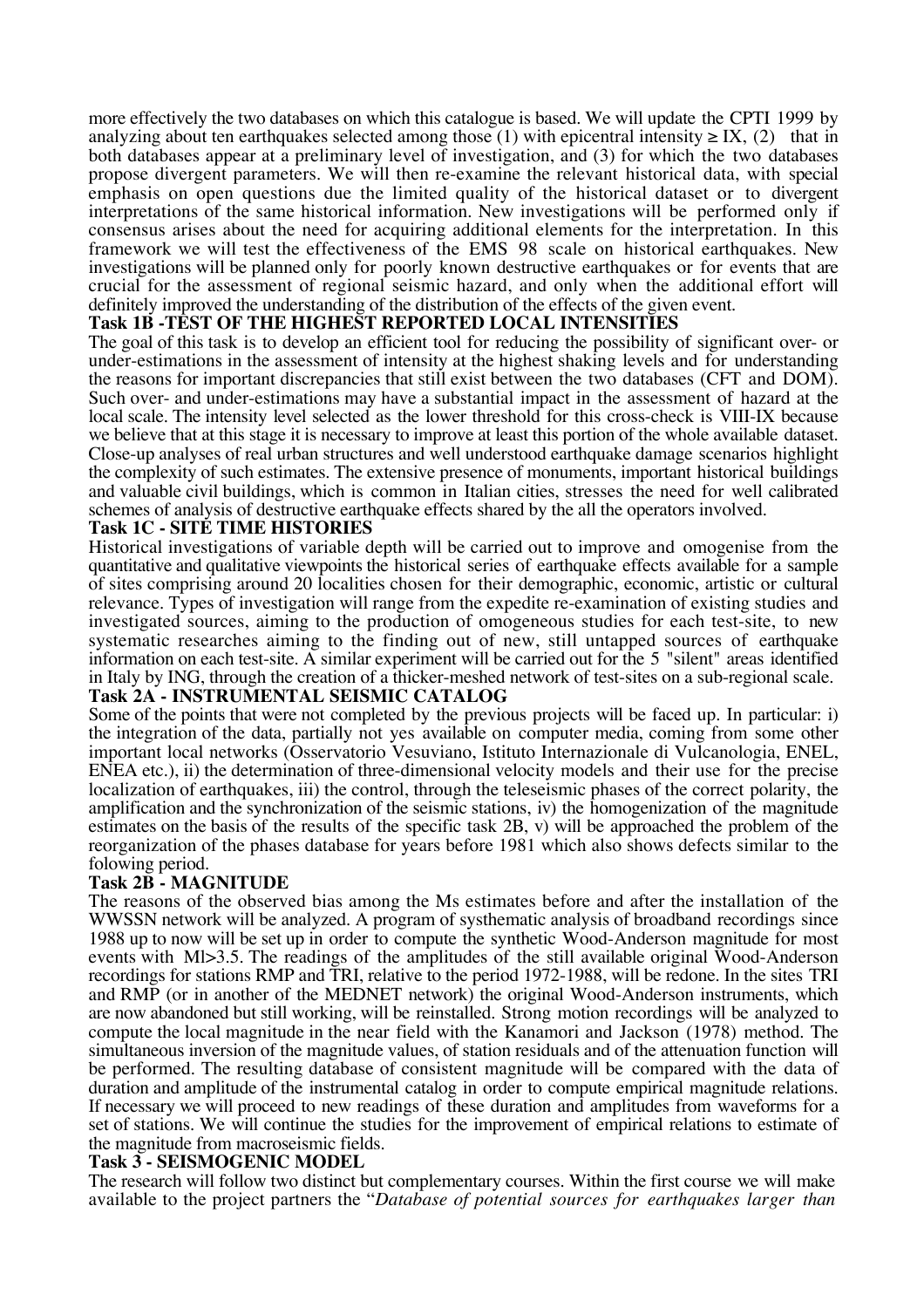*magnitude 5.5 in Italy*", which is presently being compiled and the first version of which should be published at the beginning of the year 2000. The database contains about 200 of such sources and in the next 3 years will be progressively expanded with results from other national or international projects. The technique used for deriving seismogenic sources from earthquake intensity data will be modified to improve stability and reliability of the solutions. Special emphasis will be given to the identification of "potential seismic gaps", based both on historical seismicity and on surface and subsurface geology data. The essential parameters for characterizing individual sources (e.g. slip rate, average repeat time), currently available for a limited number of sources, will be extrapolated to adjacent, less known sources or hypothesized based on modeling of landscape features or on constraints from global deformation detected geodetically.

Within the second course of activity we will derive a new scheme of seismogenic zoning constrained by evidence for global tectonic strain derived from geodetic and field observations and by numerical modeling of geodynamic evolution. The main goal of this part of the project is to separate more objectively and effectively portions of the peninsula that are characterized by potential for destructive seismicity from those characterized by little or no earthquake potential.

### **Task 4 - DYNAMICS OF THE SEISMIC SOURCE**

We will investigate the interaction between a recently activated seismogenic structure and the surrounding active structures. We will try to separate the coseismic and postseismic components in order to characterize the state of stationary (or interseismic) deformation that acts on a region and then determines its seismicity. Finally, we will focus on the source model of earthquakes that occurred on nearby structures to highlight possible heterogeneity of the response properties of a given structure to the stress perturbation. The identification of such heterogeneity may be useful characterize the spacetime distribution of future earthquakes in the same area.

### **Task 5 - STATISTICS OF SEISMIC SOURCES AND CATALOGS COMPLETENESS**

The slip- and time-predictable recurrence relation will be studied in the light of the new historical and instrumental catalogs in order to evalute their applicability to the italian area. The new catalogs will also be analyzed in order to infer the space-time clustering properties and the existence of migration. The statistical completeness will be evaluated by the various available methods, taking into account even the indications of the historical research.

#### **Task 6A - SEISMIC TOMOGRAPHY**

The new instrumental seismic catalog will be used to study the three-dimensional structure of the crust and lithosphere of the Italian region. The inclusion of data recorded by local networks into a homogenous catalog will increase the achievable resolution. Two important innovations will be implemented: current knowledge of crustal structure, obtained by short-scale, detailed investigations focused on specific areas — accurate but fragmentary — will be gathered and a national-scale synthesis model will be compiled, to be used as *a priori* estimate for the tomographic inversion. Also, the inclusion and joint inversion of local, regional, and teleseismic distance data — characterized by different sensitivity and trade-offs — will be crucial in minimizing the ambiguities of the inversion.

### **Task 6B - SEISMIC ATTENUATION TOMOGRAPHY**

We will carry out a study of seismic attenuation in the Earth crust and upper mantle using classic methodologies and inversion techniques. First attenuation curves will be computed through a regionalization of the Italian territory. The attenuation in the upper mantle will be estimated by comparison of recordings of regional earthquakes at nearby stations. A tomographic inversion will then be planned to evaluate the spatial variations of the quality factor Q. 3D models of the quality factor will be derived using local seismic events on sample areas. Finally, we will explore the possibility of extending the scale of the study

## **Task 6C - SEISMIC INTENSITY TOMOGRAPHY AND SITE EFFECTS**

We will proceed with a tomographic study, already in course at the Bologna University, using different forms of the attenuation function. A comparison with the result of the attenuation of instrumentally measured parameters will also be carried out. This study will give a compilation of the average residuals for each locality which will be correlated with the geological, geotechnical an topographical characteristics of each site. The definition of these parameters will allow to filter the intensity data from the propagation and site effects then to improve the analysis of such data in order to infer the seismic source parameters of historical seismogenic sources. A comparison among the different ground motion simulation methods and a validation of them on the basis of instrumental and macroseismic data will be carried out.

#### **Task 7 - FOCAL MECHANISMS**

We will analyze Italian earthquakes of the last 10 years with magnitude above 4-4.5 by inverting surface waveforms following the Centroid Moment Tensor (CMT) algorithm. CMTs have shown to be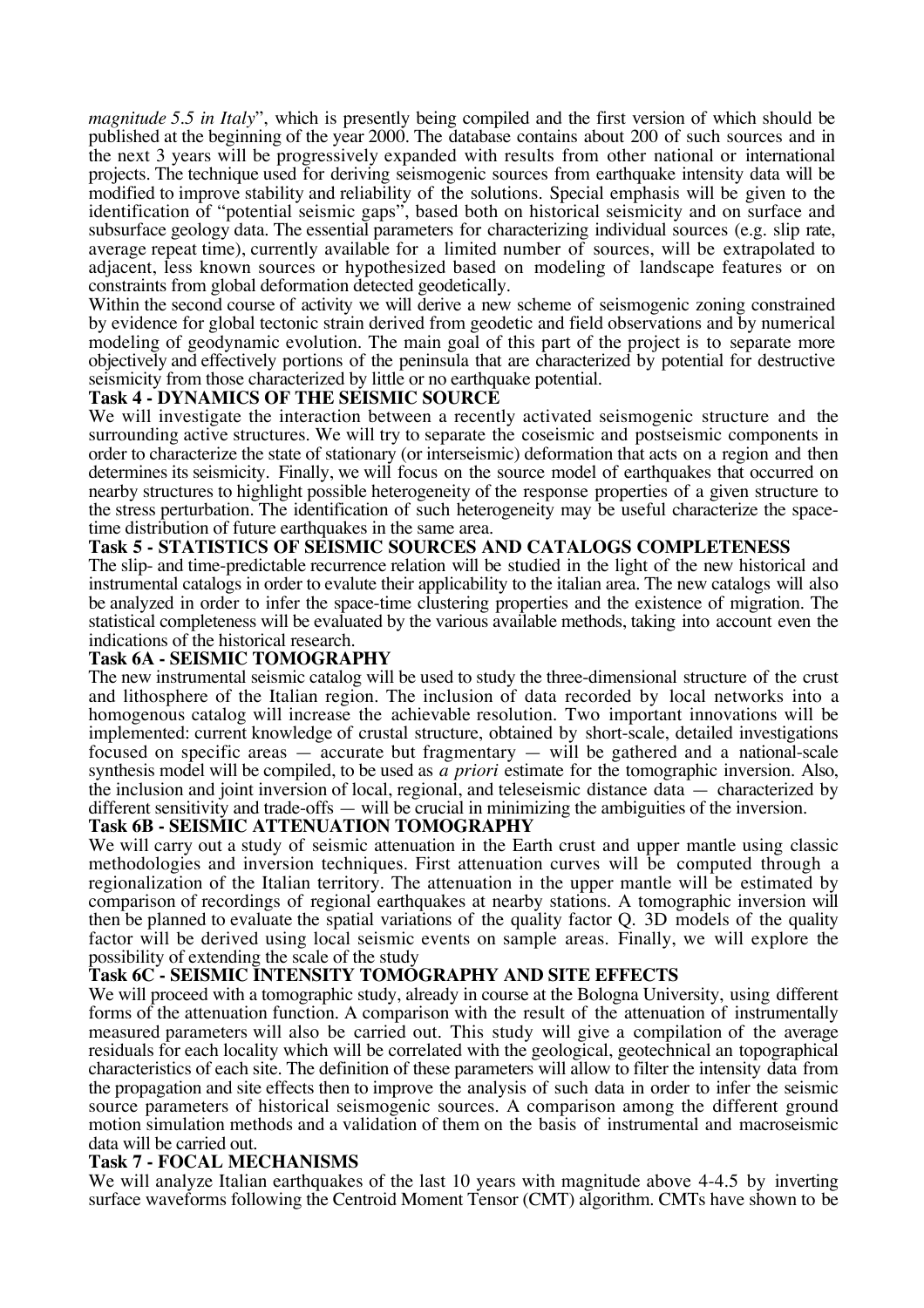the most accurate and reliable focal mechanisms for large, but also intermediate magnitude earthquakes. Consistency with the Harvard global catalog — which only includes events with magnitude above 5.5 also for the Italian region — will allow to compute seismic deformation and the principal directions of the stress tensor more reliably. The new CMT national catalog will also yield scalar seismic moments (and therefore moment magnitude), to be used to improve calibration of magnitude scales.

## **Task 8 - LABORATORY MEASUREMENTS**

We propose to characterize the process of generating the earthquakes, by reproducing in the Rocks Mechanics Laboratory of Bologna University the seismicity of a portion of the crust. In particular, a series of microevents will be generated in rock samples or in similar materials. The fracture microevents will be recorded by a network of 4 microaccelerometers and the signals will be analized to compute the "magnitude" of the microevents. The time series of microevents will be statistically analyzed in order to identify the type of the process (with or without memory) that generate them and at the same time to study the validity of semi-deterministic models.

### **Task 9A - GEODETIC MEASUREMENTS**

A semi-permanent geodetic network with sides of about 40-50 km will be set up along the apenninic chain ridge from Umbria to Calabria to monitor the interseismic deformation. This network will be designed by taking into account all of the vertices (about 20) that have been already monumented and measured during previous campaigns (TYRGEONET and GEOMODAP); we will also include the permanent stations managed by ASI that will also allow to adopt a very high accuracy reference system periodically updated by the International GPS service for Geodynamics (IGS). We do not think to include vertices of the old triangulation network of the Italian Geographic Military Institute (IGMI) due to the inadequate vertex settlements (often damaged or even lost) and also because the comparison with the historical measures, due to the high errors (semi-major axes of the order of 50 cm in the compensation of the most recent measures done in years 1950-1960), cannot be useful in computing the interseismic strain rates.

For "semi-permanent" station we mean a point located at a geologically stable site with a sound monumentation and with an easy access so that it is possible to make periodic measurements of long duration (10-15 days at least) at low costs. To do that the instrumentation already owned by the institutions involved in the research, will be implemented with transmission and remote-control equipments. As the experiences of the proposers showed and the statistics of the series of observations carried out on permanent stations in the last years confirmed, the above measure period will allow to define the coordinates (planimetric) with millimetric accuracy.

The processing of the GPS data will be carried out by scientific software (i.e. BERNESE, GIPSY, etc.), and tested by standard statistical approaches.

### **Task 9B - STRAIN FIELD**

The strain tensor inside the meshes of the network will be computed from the comparison of repeated campaigns; the approach we will use is based on the principles of integrated geodesy, simultaneously using geodetic data of different origin and accuracy. This will allow to analyze the results of the GPS campaigns carried out in the last decade in the area, repeted precise levelling, and also gravity variation data. A particular attention will be payed to the evaluation of the reliability of the results.

### **Task 10 - MODELING OF THE STRAIN AND STRESS FIELDS**

The lithosphere deformation in the Tyrrhenian basin and in the peri-Tyrrhenian chains will be simulated by numerical models that allow to solve the stress equilibrium and the mass conservation equations by the finite elements technique. Simple approaches based on continuous elastic or viscoelastic plates are not suitable to represent in detail the complexity of the deformation of the italian region. We propose instead a thermomechanical model based on the thin plate approximation that is able study the anelastic strain due to the principal deformation mechanisms (frictional sliding and dislocation creep).

### **Task 11 - HAZARD ANALYSIS**

The results of the researches in the fields of historical and instrumental seismology, seismic attenuation, and seismogenetic model will be used to improve the probabilistic evaluations by the methods used until now in Italy (SEISRISK III, EQRISK etc.). This will be done in terms of ground motion parameters, derived parameters (Arias and Housner intensity) and macroseismic intensity. The possibility of defyning the hazard for the spectral ordinates of the ground motion parameters, of using bi- and tri-dimensional attenuation functions, and of introducing linear sources for the best defined segments of the apenninic chain will be also tested. At the same time the hazard analysis on the basis of the models used in California will be stated and carried out. The estimates on the basis of the various methods will be integrated with the results of the study on site effects and compared, also with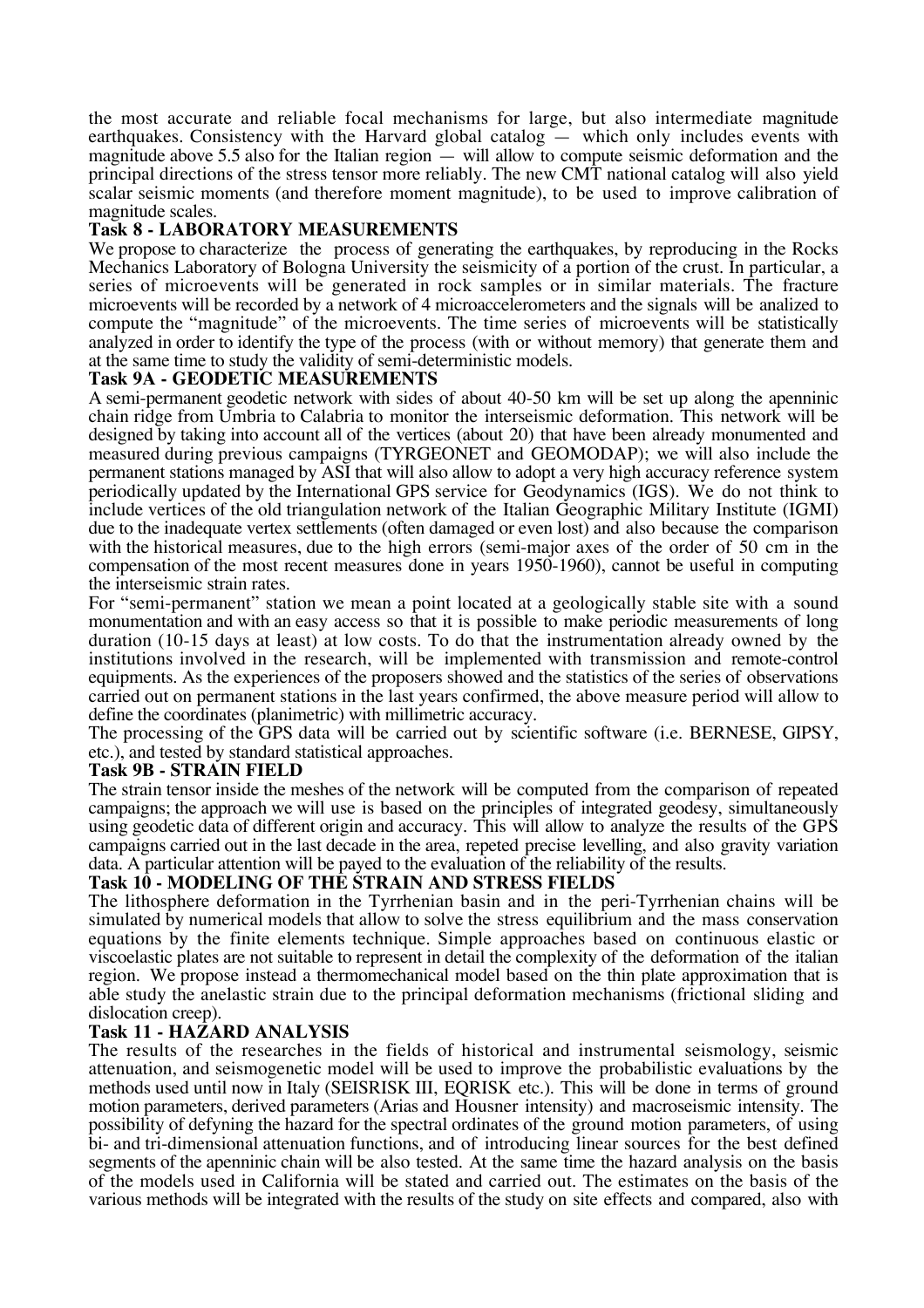the results of the analysis of seismic site histories. Approaches of the "Montecarlo" type will be also tested. On the basis of decision making support techniques we will approach the search for the model representing the "least questionable" choice among different alternatives.

5.4 MANAGEMENT AND ORGANIZATION STRUCTURE OF THE PROJECT (max 5 pages) The project should be divided in tasks, each entrusted to a scientist responsible. The description of each task must include final objectives and milestones. Moreover, the contribution of each Research Unit and the coordination among the Units must be highlighted.

## **Task 1A, HISTORICAL SEISMIC CATALOG (Resp: Guidoboni)**

#### **Participants: Bianchi, Camassi, Castelli, Coppari, De Simone, Ercolani, Ferrari, Furlan, Guidoboni, Monachesi, Tertulliani, Vannucci.**

This research will be carried out jointly by SGA, OGSM, UNIBO and ING2. Two seminars will be held to develop and subsequently update a common approach to the assessment of macroseismic intensity. The first seminar will be devoted to specific aspects of research in historical seismology, while the second will also deal with the multidisciplinary analysis of research problems. The second seminar will therefore be open to a wider public of end-users of data concerning earthquake effects (engineers, geologists, seismologists). For post-1992 earthquakes (presently not included in the CPTI catalog) we will retrieve and georeference intensity data from the ING Macroseismic Bulletin, then proceed to homgeneization and parameterization according to the criteria set forth in the compilation of the CPTI 1999.

# **Task 1B -TEST OF THE HIGHEST REPORTED LOCAL INTENSITIES (Resp. Ferrari) Participants: Ferrari, Guidoboni, Mariotti, Righini, Ciuccarelli, Furlan, De Simone**

The activities under this task will be accomplished by SGA.

In order to reduce the number of data to be analyzed, we will first generate a subset of the full database by discarding all intensities that refer to small localities (population < 5,000). We will then analyze this countrywide dataset, find out the reasons for all the existing discrepancies and highlight the elemnts that may be crucial for the re-evaluation of the effects. The results of this analysis will be discussed jointly by the participants to the group "Historical Seismic Catalog" (Task 1A), who will then take responsibility for the necessary corrections.

### **Task 1C, SEISMIC SITE HISTORIES (Resp: Monachesi)**

## **Participants: Camassi, Castelli, Coppari, Ercolani, Frapiccini, Monachesi, Vannucci.**

This objective will be pursued by the Research Units UNIBO2 and OGSM. Some test-sites will be selected, their total number being a mediation between its having to have a nationwide relevance and the available resources. Original data already available for each test-site will be inventoried and collected, and their informative potential will be assessed with regard both to the completeness of past researches and the potential availability of still uninvestigated informative depositories. If necessary, that is if definite gaps in seismic histories are detected, new ad hoc researches will be carried out. The collected data sets will be re-assessed in terms of macroseismic intensity, according to the European Macroseismic Scale (Gruntal et al., 1998) and the Mercalli Cancani Sieberg scale (Sieberg, 1932), and used for testing the stability of hazard evaluations with traditional and innovative methodologies. The same methodology will be applied, on a sub-regional scale, to some test-areas, using a comparatively larger sample of sites than the one selected on the national scale.

## **Task 2A, INSTRUMENTAL SEISMIC CATALOG (Resp:Monachesi)**

### **Participants: Monachesi, Parolai, Gasperini, Morelli, Piromallo**

The research will be carried out mainly by the OGSM, ING (1) e UNIBO (1) research units. The result of this task will be particularly important for tasks 6B, 6C and 7.

### **Subtask 2A.1 - Merging of other networks**

By activation of subcontracts the contribution of some local network will be solicited to the completion of the seismic phase arrivals database. In some cases it could be necessary to carry out the manual entry of the data not already available on computer media. For this operation, external service contracts could be activated.

### **Subtask 2A.2 - 2D and 3D modelling and relocation**

In close cooperation with task 6A, a velocity model for the italian area with lateral variation of wavelength of 50-100 km will be estimated. The relocation will be carried out by *ad hoc* computer codes.

### **Subtask 2A.3 - Reorganization of database before year 1980**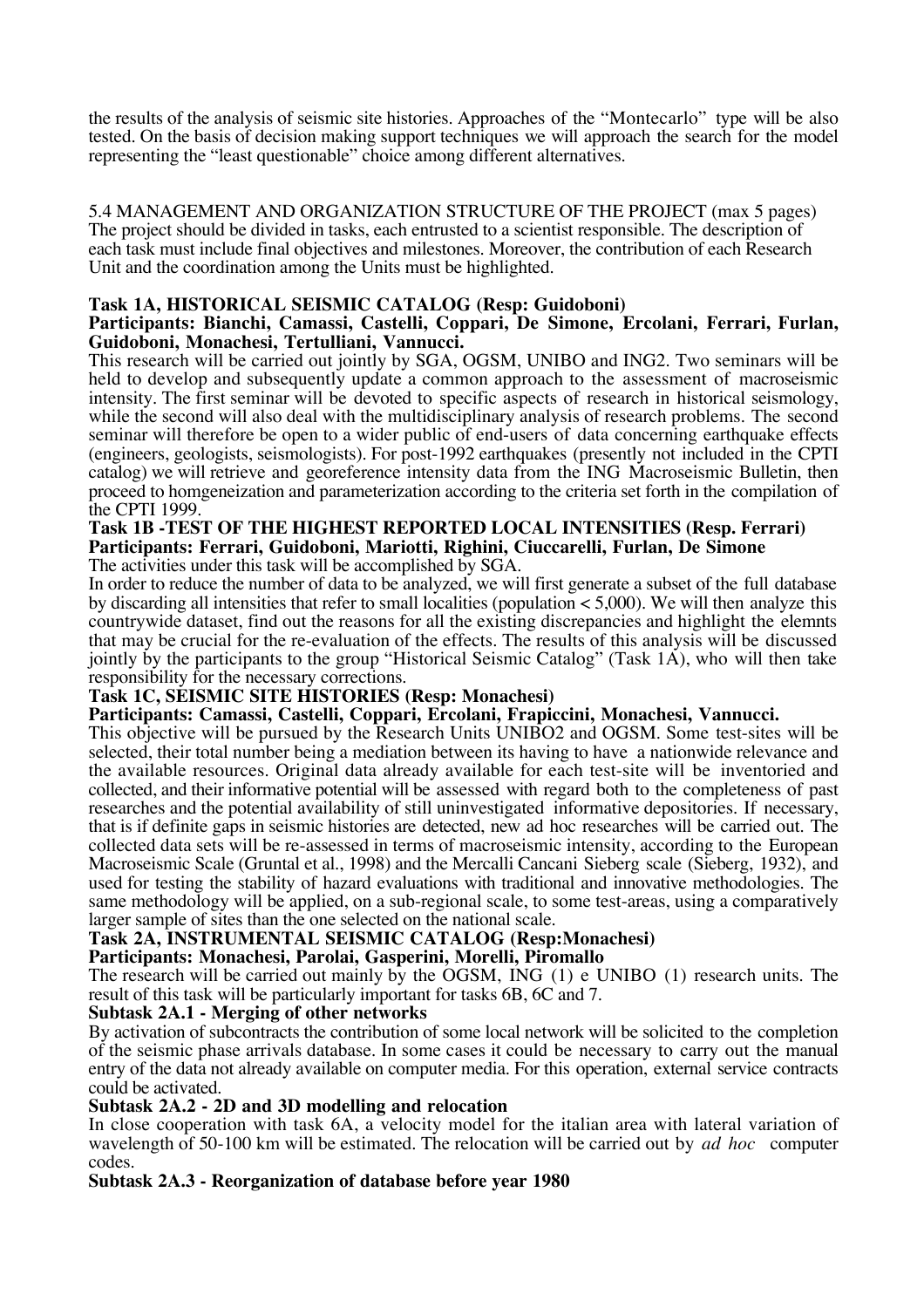Similarly to what was already carried out, in the 1998 Project, for the database after 1980, a quality control of the seismic phase readings will be done. The correct link to the events and the presence of inconsistencies of the arrival times (for earthquakes spanning over hours, days, months, years, or S phases times before P ones) and of the station codes.

### **Subtask 2A.4 - Checks using teleseismic events**

On a sample basis, and in case with the new readings of the seismograms of some teleseismic events for each period, the synchronization of the local networks, the polarity and the amplification of the stations will be checked.

### **Task 2B, MAGNITUDE (Resp: Gasperini)**

### **Participants: Gasperini, Romeo, Di Stefano, Taccetti, Mazza, Casale, Rebez, Renner Subtask 2B.1 - Wood-Anderson amplitudes**

The collaboration to the Project of the Osservatorio Geofisico Sperimentale (OGS) of Trieste will be endowed by a subcontract concerning the readings of the amplitudes of WA seismograms of TRI. The same operation will be carried out by ING personel for RMP station. Since, both the original WA instrument of TRI and at least one of RMP are still working (even if not operating presently), they will be reinstalled in the original sites. While for TRI station this is certainly possible as the site still is occupied by a broadband station, for RMP the possibility to use the original site is to be verified since it is presently dismissed. In case this not possible another station will be chosen among the ones where a broadband station is in operation (for example AQU). If possible the second WA seismometer of RMP will be repaired and installed in the same site. The reading will be carried out with the optical digitizer equipment already developed at ING (Romeo, 1995). The measurement campaign, in principle limited to the duration of this project, should verify the coincidence among the original instruments amplitudes and the synthetic ones derived from the broadbands.

### **Subtask 2B.2 - Extensive analysis of broadband data**

The broadband recordings from 1988 to present time will be systematically analyzed. The association of the recordings with the considered events and the presence of a signal suitable for the amplitude measure shall be verified. The uncertainity of the measure will be estimated on the basis of amplitude, the noise and the coherence of the two components. This job will be done by ING and UNIBO personel.

## **Subtask 2B.3 - Catalog of the magnitude estimates from international organizations**

The ISC, EMSC and NEIC data will be examinated and evaluated in relation to the source and the number of simultaneous observations. Each estimate of Ms mB and Mw will be linked to the earthquakes of the instrumental catalog. This work will be done at UNIBO and will require the activation of a contract for one year.

### **Subtask 2B.4 - WA magnitudes, residuals and attenuation function evaluation**

The attenuation function for epicentral distances closer than 100 km will be evaluated by the analysis of the accelerometric data with the Kanamori and Jenkins (1978) method. The result will be used to constrain the simultaneaous inversion of the attenuation function for WA and SWA data. This operation will also give the values of magnitude and the station residuals for the set of earthquakes having more than one measure. At a second time the magnitude will be computed even for single measures.

### **Subtask 2B.5 - Duration and amplitude relations for instrumental database data**

If it will not be possible to get satisfying correlations of WA and SWA magnitudes with the duration and amplitudes in the database, these will be read again with uniform criteria for a tens of stations chosen among the ones that operated with more continuity in the last 20 years. This task will take place in case at ING starting from the second year and will require the activation of a contract.

### **Subtask 2B.6 - Verification of Ms estimated before the WWSSN network set up**

The problem will be analyzed at UNIBO by the search of original sources of these estimates (catalog and bulletins). We will carry out a comparison with other types of magnitude. We will consider also earthquakes in others european countries where the instrumentation used in the different periods was similar to the italian one.

### **Task 3, SEISMOGENIC MODEL (Resp: Valensise)**

### **Participants: Basili, Bordoni, Burrato, D'Addezio,Valensise**

The "*Database of potential sources for earthquakes larger than magnitude 5.5 in Italy*" will be made available to the project partners, along with a scheme for assessing the statistical significance of the data and for extrapolating information from the best to the least known sources. All new data acquired from the international literature or from ongoing Italian and international project not directly related with GNDT will be examined and included in the database. The location and geometry of sources obtained from intensity data alone will be refined through improved algorithms and cross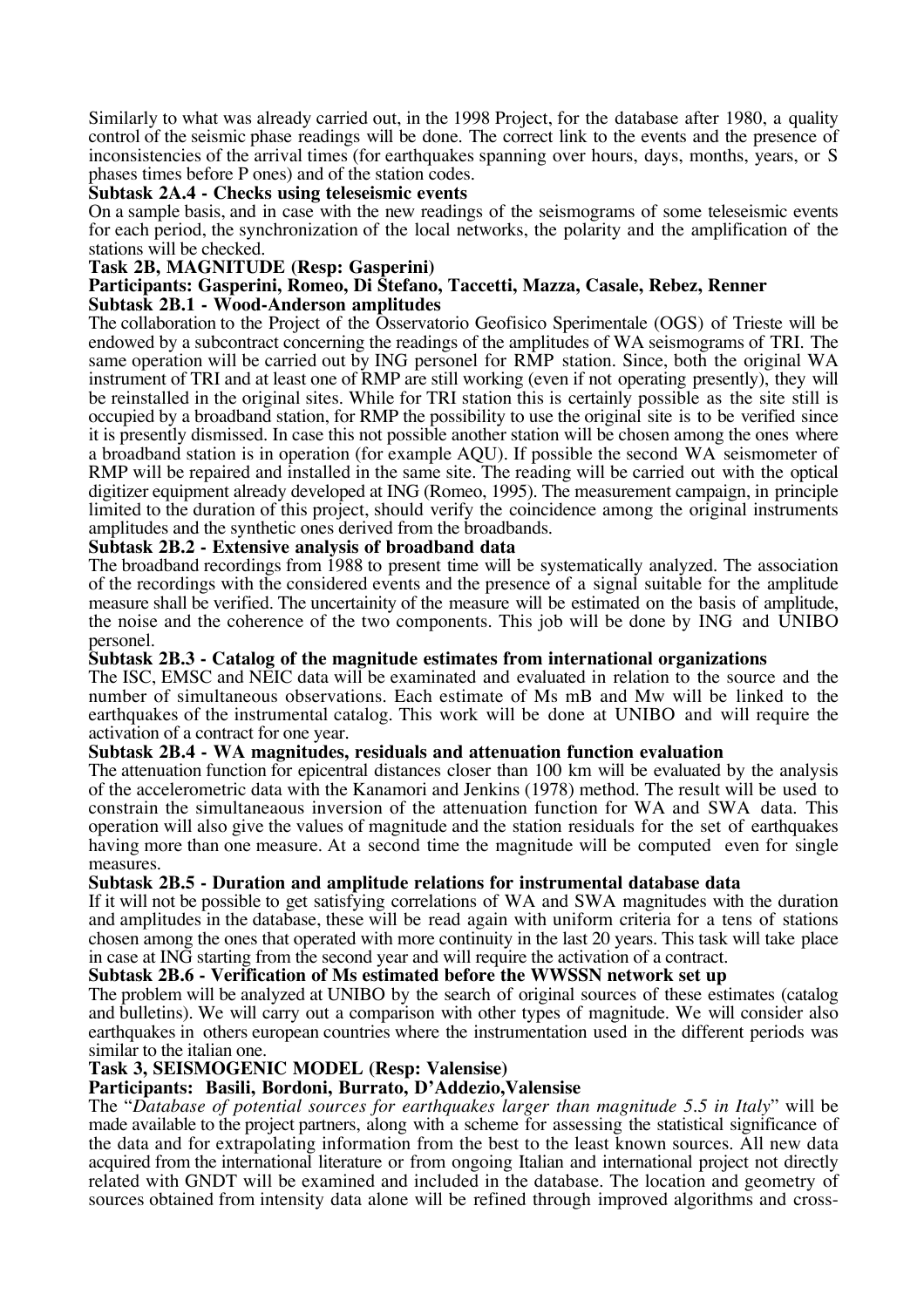checks. The general theme of identification of "potential seismic gaps" will be actively pursued by promoting cooperation among the project partners and by direct field investigations (including modeling of selected landscape features and trenching). The activity will take place essentially within the ING. The task will require a computer technician to be hired for the duration of the project and short contracts to external consultants for implementing new features of the GIS on which the model is based.

### **Task 4, DYNAMICS OF THE SEISMIC SOURCE (Resp.: Bonafede)**

### **Participants: Bonafede, Dragoni, Belardinelli**

No significant resources will be requested for the completion of this task. The project will greatly benefit from the interaction with the scientists involved in this task, all of which are based in UNIBO, particularly in the fields of macroseismic and instrumental characterization of seismic sources, evaluation of the post seismic component of the strain, and others.

### **Task 5, STATISTICS OF SEISMIC SOURCES AND CATALOGS COMPLETENESS (Resp.: Mulargia)**

### **Participants: Mulargia, Marzocchi, Di Giovambattista**

Also in this case no significant resources are asked for since most of the methods of analysis ave already been developed and are currently used in other research projects at ING and UNIBO. The scientists involved will participate with their scientific expertise and will perform applications to datasets of interest of the project.

### **Task 6A, SEISMIC TOMOGRAPHY (Resp.: Morelli)**

### **Operators: Morelli, Piromallo**

Execution of this task will benefit from methodologies and computing tools implemented at the ING by us during previous research in tomography and three-dimensional earthquake location on a wider scale. Computing tools will be adapted to the smaller geometry and tuned to optimal resolution. We will activate a fellowship to retrieve and compile a synthetic *a priori* model of the Italian crust (thickness, velocity) to be used as a constraint for the tomographic inversion. In collaboration with Task 2A, all catalog earthquakes will be relocated.

### **Task 6B, SEISMIC ATTENUATION TOMOGRAPHY (Resp.: Mele)**

### **Participants: Parolai, Mele, Monachesi.**

The concerned investigations are mainly of an innovative kind, at least insofar as they concern the development of threedimensional models of the Q quality factor. This section of the work will be carried out only if enough data will be available on the national territory. No special resources will be requested, always excepting those related to the needful interaction between the involved researchers and the international experts of the topic. The involved institutions will be ING and OGSM.

#### **Task 6C - SEISMIC INTENSITY TOMOGRAPHY AND SITE EFFECTS (Resp: Gasperini) Participants: Gasperini, Carletti, Loddo, Vannucci**

#### **Subtask 6C.1 - Tomography of seismic intensity**

These researches were recently started at UNIBO and are not otherwise endowed. They concerns the developement of the classical tomographic methodology to the problem of seismic intensity attenuation. Their relapse on the project is very important since it permits inferences even on the anisotropy of the attenuation of other ground motion parameters and the estimate of effects of anomalous amplification on very important sites like big towns and culturally remarkable centers.

#### **Subtask 6C.2 - Site effects in terms of intensity**

With methods similar to above ones it should be possible to evaluate differential macroseismic responses inside big towns like Florence, Bologna, Rome etc. Moreover the "cleaning" of the intensity data from the propagation and site effects would allow to refine the evaluations of the source characteristics of historical earthquakes by the inversion of synthetic models for the computation of intensity. During the project iwould be necessary the activation of a research grant.

#### **Subtask 6C.3 - Site effects in terms of ground motion parameters**

In this case the aim is a critical analysis of the various tehniques available in literature for the simulation of the ground motion and their application to the local correction of the hazard estimates. The research will be carried out at UNIBO and the required resources will include, besides the common research costs, a two years research grant and/or the activation of subcontracts with others researchers.

#### **Task 8, LABORATORY MEASUREMENTS (Resp: Mulargia)**

### **Participants: Mulargia, Castellaro, Gonzato, Ciccotti**

These ar studies already in course at UNIBO on other research projects. Even in this case the collaboration with the involved researchers is an added value to this project, pratically a no costs, in the fields of the understanding of the fracture events occurrence and of the propagation of seismic waves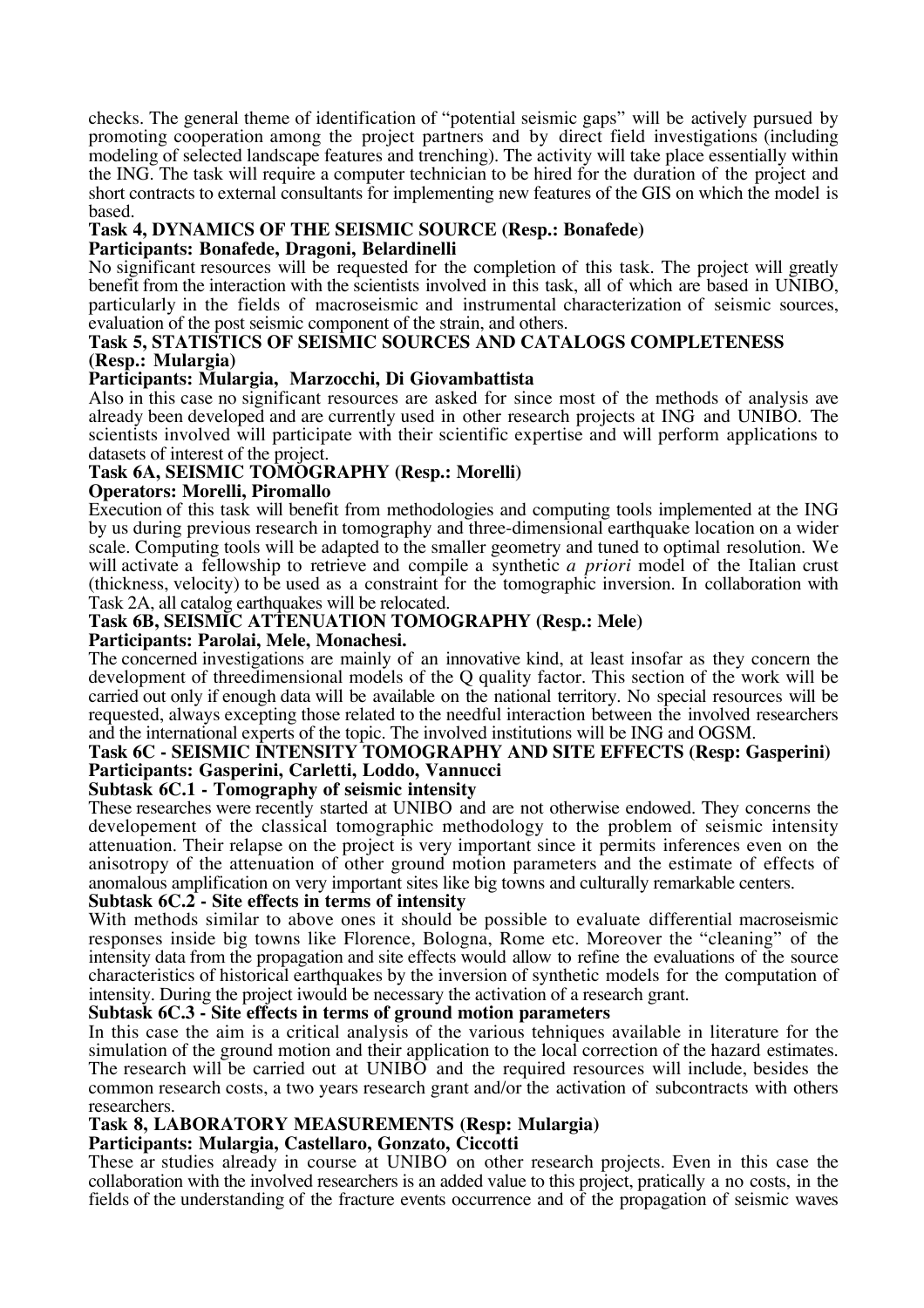in crustal rocks. In particular the results of these researches will give answers on the characteristics of the statistical distribution of seismic events which will be used in the formulation of hazard models.

## **Task 7, FOCAL MECHANISMS (Resp: Morelli)**

#### **Operators: Morelli, Olivieri, Pondrelli, Ekstrom**

Tools for the calculation of focal mechanisms by extending the Centroid Moment Tensor algorithm to analysis of smaller magnitude earthquakes by inversion of fundamental mode surface waves recorded at local and regional distance have been implemented at the ING in collaboration with Harvard University. We propose to apply it backward in time to analyze events of the last decade for which broadband seismograms have been recorded by the MEDNET network. CMT focal mechanisms will be compared with those obtained by fitting first motion polarities. Moment tensor sums will be computed to quantify seismic deformation in macroareas. Teleseismic broadband seismograms will be inverted to reconstruct source time functions and to compute hypocentral depths by fitting body waveforms. Additional resources needed to achieve these objectives are marginal, because the activity will be based on computer techniques and resources available.

### **Tasks 9A, GEODETIC MEASUREMENTS (Resp. Riguzzi)**

**Participants: Riguzzi, Anzidei, Galvani, Baldi, Casula, Pesci, Salemi, Achilli, Vettore, Targa, Menin, Ricciardi, Del Gaudio, Ricco, Sepe, Borgstrom, De Martino Unguendoli, Gandolfi, Sarti, Vittuari, Zanutta, Bitelli, Ercolani**

This task requires the participation of the research units ING2, UNIBO1 and UNIBO2.A research grant or a service contract of at least 2 years will be required

#### **Subtask 9A.1 - Materialization of the vertices of the apenninic network**

This will be preceded by an accurate field recognition in order to detect geologically stable areas; for the choice of sites what is already existent concerning local and regional network and active permanent stations will be taken into account. The monumentation will be carried out used forced centering systems for the GPS antenna, in order to evoid ripositioning mistakes.

#### **Subtask 9A.2 - Execution of two measurement campaigns at least**

The need of stay on the points for a period of the order of 10 days and the high number of vertices do not allow to measure all the network simultaneusly.Thus we will proceed to the surveying of series of sessions covering only a part of the network, but granting their integration by partial overlapping and the use of permanent stations.

#### **Subtask 9A.3 - Data-bank**

Due to large amount of the data and in order to fix a certain landmark for next years activities, a complete and easy to use data bank will be created and mantained.

#### **Subtask 9A.4 - Processing**

The processing of GPS data will be carried out by standard procedures implemented in the scientific software available to proponents.

### **Task 9B, DEFORMATION FIELD (Resp. Baldi)**

#### **Participants: Achilli, Baldi, Casula, Pesci, Serpelloni.**

The computation, on the basis of the measurements done in task 9A, of the deformation field and the evaluation of the reliability of the results, will be carried out. A particular attention will be payed to the *a posteriori* estimation of the accuracy of the used data, by the detection of outlier, and the possible modification of the observations weight. This procedure is mandatory since often the accuracy of a geodetic campaign by usual statistics (i.e. from the variance-covariance matrix of the network compensation) is overestimated. This work will be carried out mainly at UNIBO1.

#### **Task 10 - MODELING OF THE STRAIN AND STRESS FIELDS (Resp: Giunchi) Operatori: Giunchi, Cianetti, Gasperini**

These methos will be developed mainly at ING and will give a interpretative framework of the tectonic evolution of the italian area which will support both the definition of the seismogenic zonation (task 3) and the definition of deformation rates useful for the hazard estimates (task 11) in areas which for various reasons other information are scarce or ambiguous.

### **Task 11, HAZARD ANALYSIS (Resp: Gasperini)**

## **Participants: Mulargia, Gasperini, Serpelloni, Marzocchi**

This task will be pursued mainly at UNIBO1. It will be the receiver of all the new data and information produced by the other tasks. By the classic methodology the probability matrices for given levels og ground shacking will be determined in terms of PGA, intensity and derived parameters. Initially the attenuation relation found in literature will be adopted, then the anisotropic relations derived by the results of tasks 6A an 6B will be used. The seismogenic zonation developed in task 3 will be used. On a second stage the multidisciplinary models that make use of the geodetic strain data will and of the seismotectonic model derived form the catalog odf seismogenic sources will be faced out.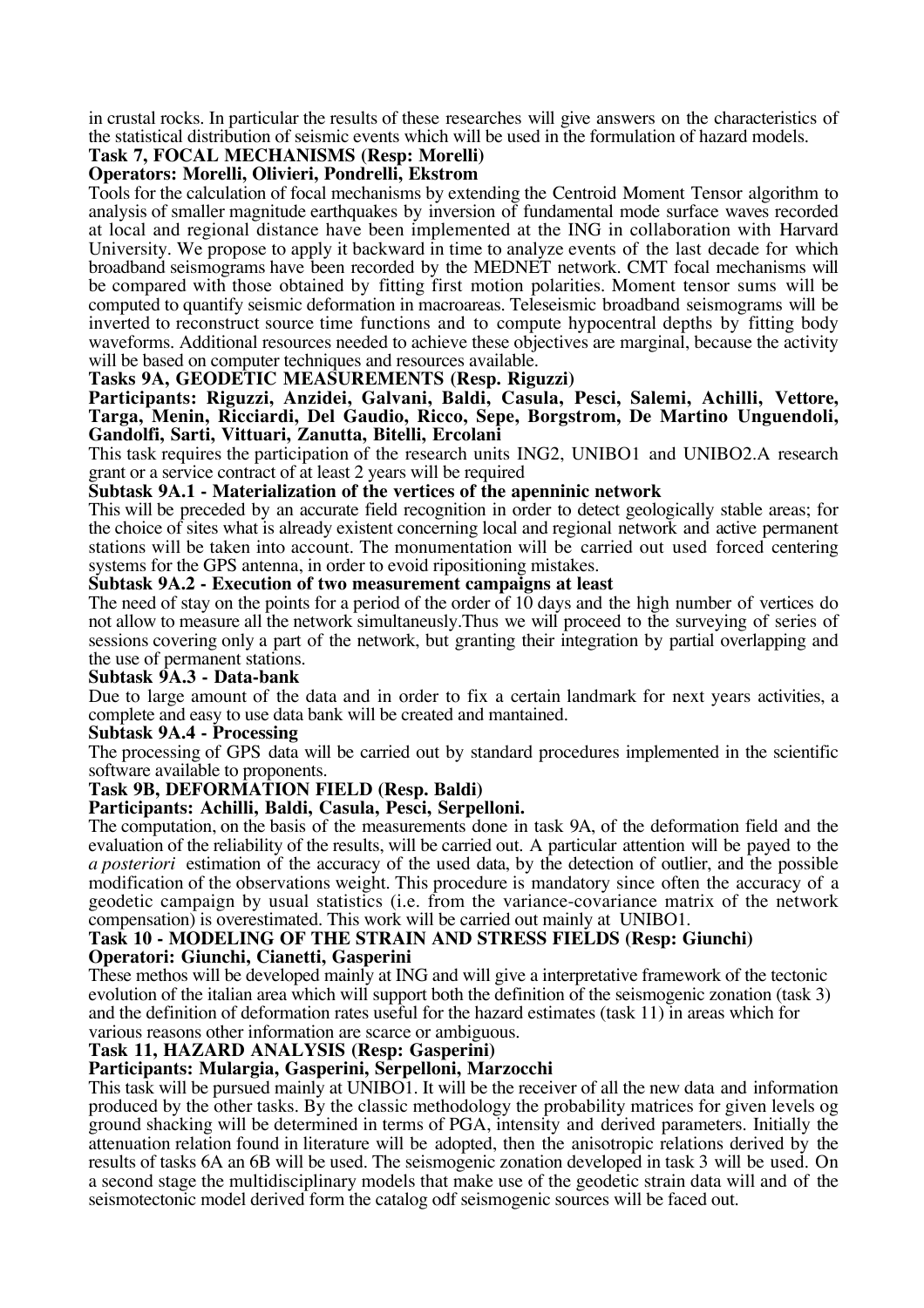We will investigate the differences among various hazard models both in terms of the expected probability of a certain level of ground shaking to be exceeded and in terms of probability for the same level of not being exceeded for different return periods. We will then define an "optimal model" by weighing different models according to their associated uncertainty and using a *fuzzy* approach for decision support. The "optimal model" will represent the least subjective choice among the various alternative models.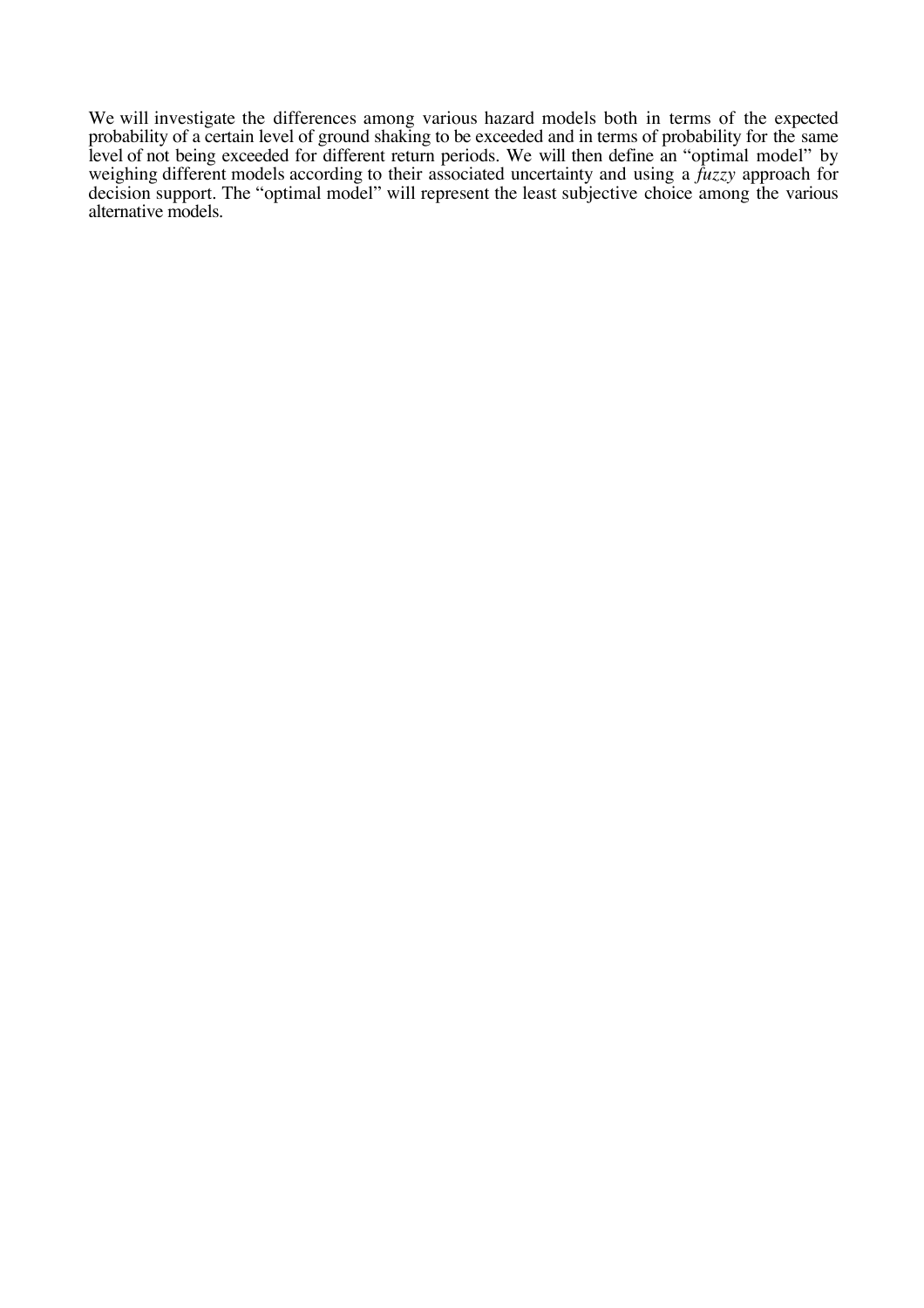### 5.5 TABLE OF THE RESEARCH OBJECTIVES AND ANNUAL MILESTONES

It is intended that each task will deliver a report on the status of the activities every six months. The report will be signed by the task coordinator in collaboration with all the scientists involved. The coordinator will be free to arrange with his/her collaborators the dissemination of any significant results through scientific journals and Internet. The table describes only products that represent a permanent patrimony of information that can be used directly by the scientific community.

## **FIRST YEAR**

| <b>Task</b>    | <b>Research objective</b>                                                         | <b>Deliverables</b>                                                                |
|----------------|-----------------------------------------------------------------------------------|------------------------------------------------------------------------------------|
| <b>1A</b>      | Development of methodologies for the                                              | First preliminary update of the CPTI                                               |
|                | investigation of historical earthquake data                                       |                                                                                    |
|                | Progress of integration between the CFTI and                                      |                                                                                    |
|                | <b>DOM</b> databases                                                              |                                                                                    |
|                | Geo-referencing data from the ING                                                 |                                                                                    |
|                | Macroseismic Bulletin                                                             |                                                                                    |
| 1B             | Selection of intensity data according to                                          | List of significant departures in intensity                                        |
| 1 <sub>C</sub> | population of felt locality                                                       | assessment between the two databases<br>Dataset of available information on sample |
|                | Selection of sample localities at national and<br>sub-regional level              | localities                                                                         |
|                | Inventory and collection of available                                             |                                                                                    |
|                | information                                                                       |                                                                                    |
| 2A             | Incorporation of data from local networks                                         | Updated catalog of the seismic phases after                                        |
|                |                                                                                   | 1980                                                                               |
|                | Evaluation of problems of the phases database                                     |                                                                                    |
|                | before 1981                                                                       |                                                                                    |
| 2B             | Construction and calibration of optical reading                                   | Optical reading and digitization devices                                           |
|                | and digitization devices of WA seismometers                                       |                                                                                    |
|                | Preliminary evaluation of bias of Ms after                                        | New magnitude-felt area relations                                                  |
|                | 1964                                                                              |                                                                                    |
|                | Reading of historical WA seismograms<br>Analysis of SWA amplitudes from broadband | Catalog of WA amplitudes 1972-1988<br>Preliminary catalog of SWA amplitudes        |
|                | data for 200 earthquakes                                                          |                                                                                    |
|                | Preliminary evaluation of WA,/SWA                                                 | Preliminary catalog o WA/SWA magnitudes                                            |
|                | magnitudes, residuals and attenuation function                                    |                                                                                    |
|                | Correlation and regression of WA/SWA                                              | Preliminary empirical relations for duration                                       |
|                | magnitudes with durations and amplitudes in                                       | and amplitude magnitude                                                            |
|                | database of seismic phases (after 1980)                                           |                                                                                    |
| 3              | Set up of a database of about 200 principal                                       | Database of potential sources for earthquakes                                      |
|                | seismic sources                                                                   | larger than magnitude 5.5 in Italy: first version                                  |
|                | Improved understanding of release                                                 | Preliminary scheme of seismogenic zoning                                           |
|                | mechanisms for minor seismicity<br>First identification of "seismic gaps"         | Map of priority intervention zones for                                             |
|                |                                                                                   | successive tasks                                                                   |
| 4              | Improved understanding of seismic source                                          |                                                                                    |
|                | phenomena                                                                         |                                                                                    |
| ວ              | First evaluation of the validity of recurrence                                    |                                                                                    |
|                | models and of statistical completeness                                            |                                                                                    |
| <b>6A</b>      | Retrieval and synthesis of existing information                                   |                                                                                    |
|                | on crustal structure                                                              |                                                                                    |
|                | Construction of a database of time phases for                                     |                                                                                    |
|                | the tomographic inversion                                                         |                                                                                    |
| 6B             | Retrieval and organization of basic data                                          | Creation and implementation of the database                                        |
|                | Calculation of attenuation curves begins                                          | required by the research plan                                                      |
| <b>6C</b>      |                                                                                   |                                                                                    |
| 7              | Calculation of CMT focal mechanisms                                               |                                                                                    |
| 8              | Laboratory measurements and data analysis                                         |                                                                                    |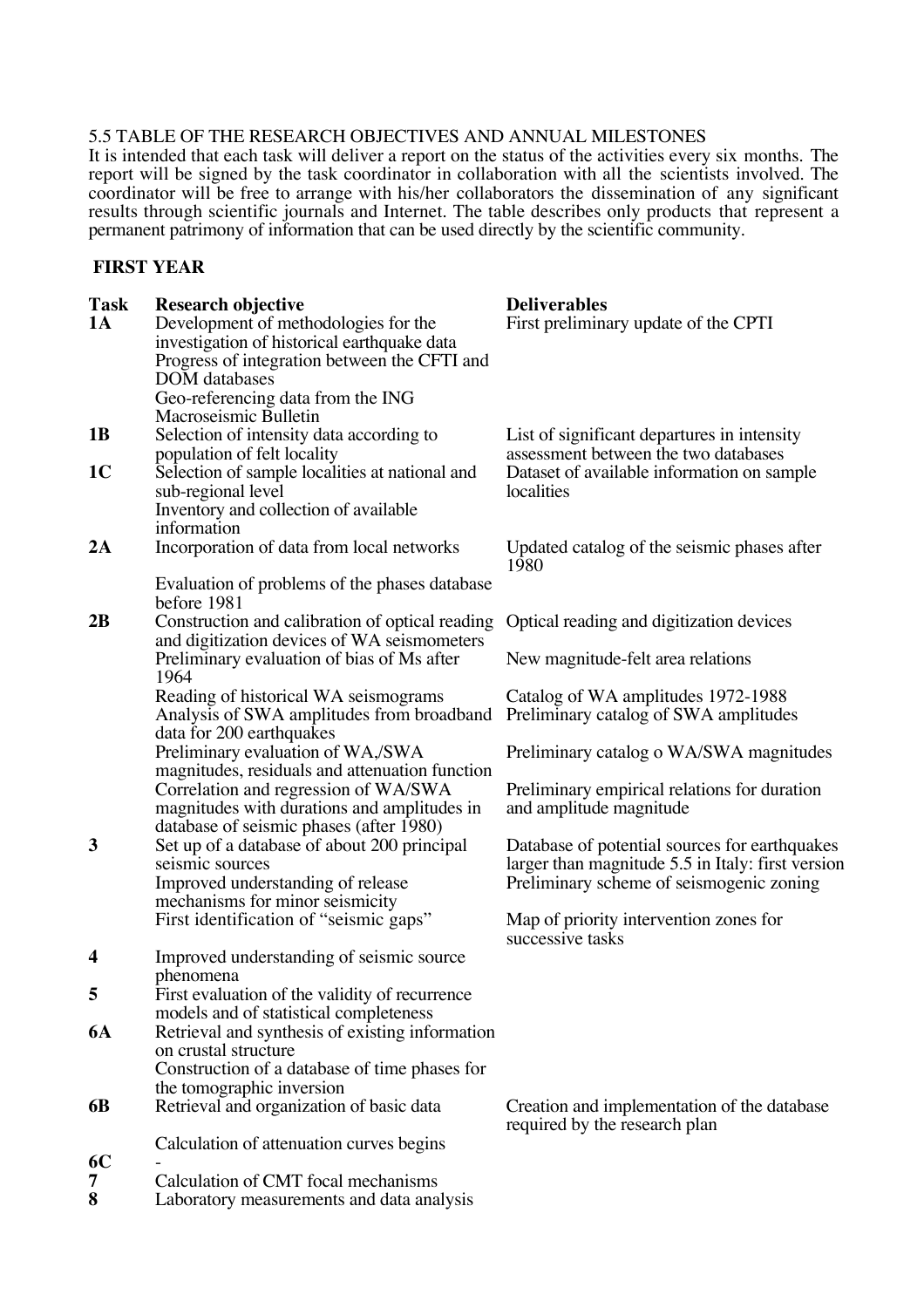- **9A** Selection of vertices of the geodetic network Monumented network Semi-permanent monumentation of the network
- **9B** -
- **10** Preliminary numerical model
- **11** Preliminary comparison of different hazard assessment methods

Preliminary monographs of the vertices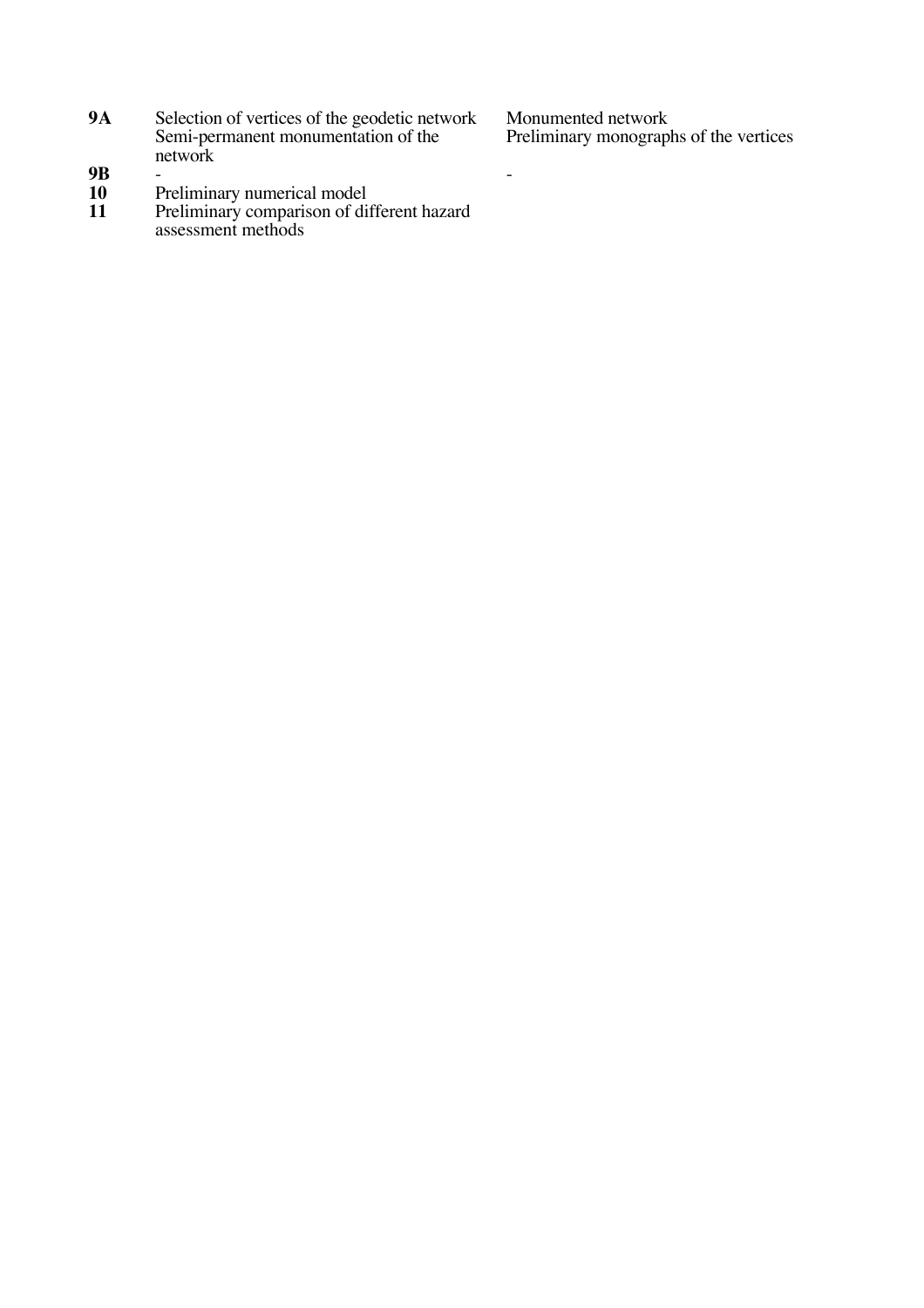# **SECOND YEAR**

| <b>Task</b>          | <b>Research objective</b>                                                                                                                 | <b>Deliverables</b>                                                  |
|----------------------|-------------------------------------------------------------------------------------------------------------------------------------------|----------------------------------------------------------------------|
| <b>1A</b>            | Beginning of tightly focused studies<br>Progress in the integration of CFTI and DOM Second version of CPTI with full integration          | of the ING macroseismic Bulletin                                     |
|                      | Further studies on the assessment of intensity                                                                                            |                                                                      |
| 1B<br>1 <sub>C</sub> | Evaluation of the completeness of the available Dataset update<br>material and of the potential for improvement<br>of the dataset         |                                                                      |
|                      | Beginning of focused historical investigations                                                                                            |                                                                      |
| 2A                   | Computation of 3D models and preliminary<br>locations                                                                                     | Relocated preliminary catalog with re-<br>evaluated magnitudes       |
|                      | Association and merging of new magnitude<br>values                                                                                        |                                                                      |
| 2B                   | Recording of digital WA (DWA) in parallel to<br>broadbands                                                                                | Catalog of DWA and corresponding SWA<br>amplitudes                   |
|                      | Final evaluation of the Ms bias prior to 1964<br>Analysis of SWA amplitudes from broadband<br>data for further 200 earthquakes            | New magnitude-felt area relations<br>Final catalog of SWA amplitudes |
|                      | Final magnitude, residual and attenuation<br>functions                                                                                    | Final WA /SWA magnitude catalog                                      |
|                      | Possible re-reading of duration and amplitude<br>for about 10 stations                                                                    | Final empirical relations                                            |
| 3                    | Improved identification of sources previously<br>identified from intensity data alone                                                     | Incorporation of new records in the database                         |
|                      | Direct characterization of a limited number of<br>sources                                                                                 | Update of existing database records                                  |
| 4                    | Improved understanding of seismic source<br>phenomena                                                                                     |                                                                      |
| 5                    | Final evaluation of the validity of recurrence<br>models and of statistical completeness                                                  |                                                                      |
| <b>6A</b>            | Synthesis of the <i>a priori</i> model for the Italian<br>crust                                                                           |                                                                      |
| 6B                   | Tomographic inversion<br>Calculation of the final model of 2D variations<br>of attenuation at national scale                              | Preliminary tomographic model                                        |
| <b>6C</b><br>7       | Calculation of CMT focal mechanisms                                                                                                       | Catalog of focal mechanisms                                          |
| $\bf{8}$             | Laboratory measurements and data analysis                                                                                                 |                                                                      |
| <b>9A</b>            | First campaign of GPS measurements<br>Integration and comparison with data from<br>other networks                                         | Final monographs of the vertices<br>Coordinates of network vertices  |
| 9B                   |                                                                                                                                           |                                                                      |
| 10                   | Final numerical model                                                                                                                     |                                                                      |
| 11                   | Preliminary hazard estimates with traditional<br>methods using the updated dataset<br>Development and test of innovative<br>methodologies | Preliminary hazard maps at national scale                            |